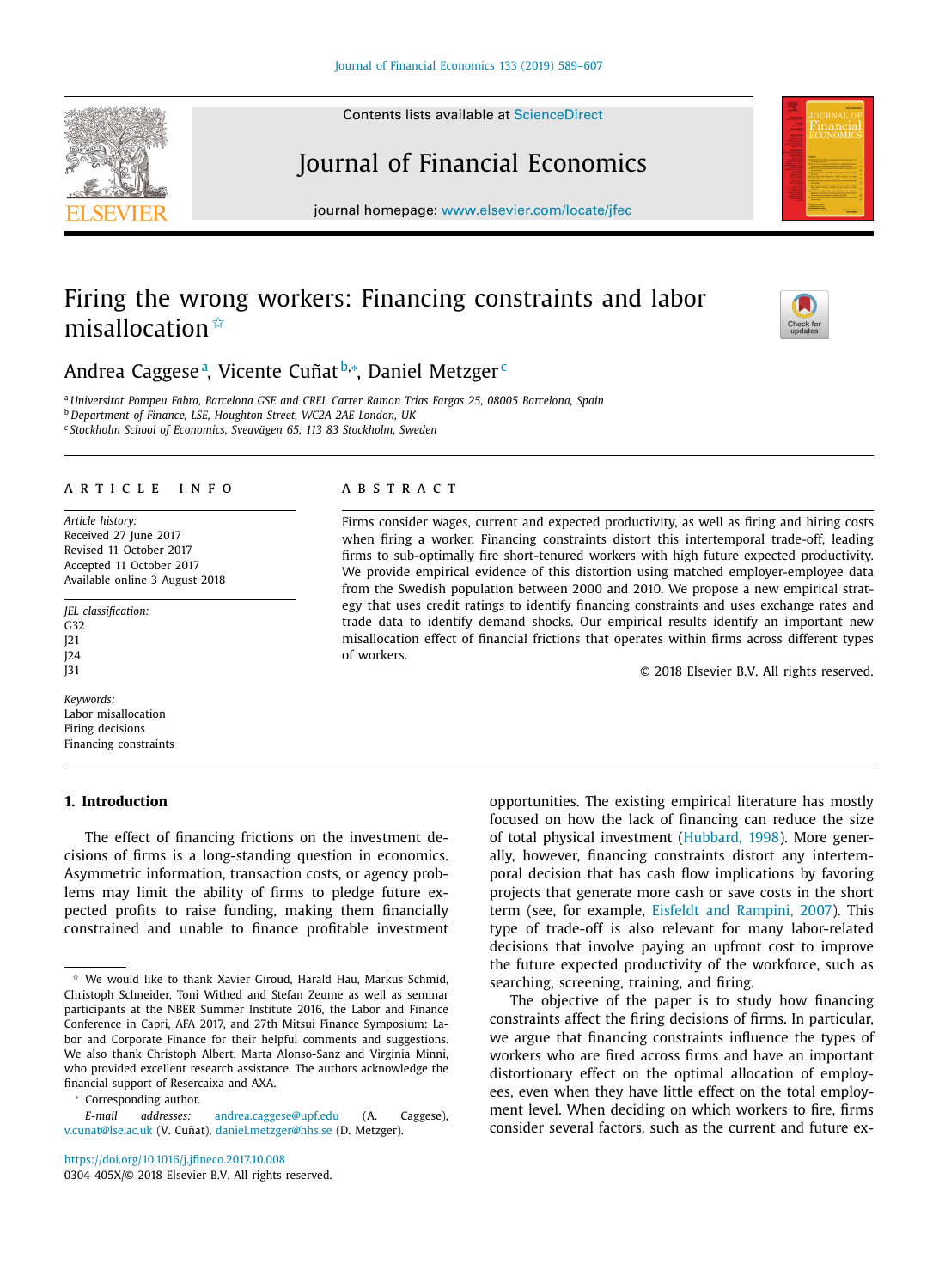pected productivity and wages of a worker as well as firing and hiring costs. A firm may, for instance, be indifferent between firing a recently hired promising worker with low firing costs or a longer-tenured worker with low productivity growth but higher firing costs. Although all firms face similar trade-offs, financing constraints distort this decision, as constrained firms place more weight on current cash flows than on future ones.

To illustrate these ideas and to guide our empirical analysis, we develop a stylized partial equilibrium model of a firm that makes hiring and firing decisions regarding heterogeneous workers. Financial frictions make creditconstrained firms discount future cash flows more severely than unconstrained firms. In the model, the productivity of workers varies during their tenures, so firms must keep replacing them to maximize productivity, even in the presence of firing costs. Moreover, recently hired workers have the potential to become more productive in the future, and therefore, their value for the firm includes an option component. Another key feature of the model is that wages are rigid and do not fully adjust to compensate for fluctuations in the productivity of workers. Finally, firing costs increase with workers' tenure in the firm.

In equilibrium, relative to normal times, a temporary negative demand shock makes it optimal for financially unconstrained firms to fire more long-tenured workers than short-tenured ones because the value of recent hires depends on future growth prospects and is less affected by temporary drops in their profitability. In this context, financial frictions affect not only the overall level of firm employment but also the optimal mix of short-tenured and long-tenured workers. More financially constrained firms have a higher opportunity cost of money and discount the option value of short-tenured workers more heavily, placing a larger weight on short-term returns. Moreover, long-tenured workers are less likely to be fired in constrained firms that have a higher opportunity cost of paying their firing costs. Finally, the higher firing hazard of short-tenured workers in constrained firms implies that a smaller fraction of them become long-tenured workers. As a consequence, the model implies the following four testable hypotheses. First, all else equal, the more financially constrained a firm is, the more likely it will be to fire a short-tenured worker, and the less likely it will be to fire a long-tenured worker. Second, the more financially constrained a firm, the shorter the tenure profile of its labor force. Third, in the event of a temporary exogenous shock that requires a reduction in employment, a financially unconstrained firm will fire more long-tenured workers than it would in normal times. Fourth, in the event of the same shock, a more financially constrained firm will fire relatively more short-tenured workers than a less constrained firm. These distortions operate through a labor demand channel and imply that financing constraints induce firms to fire workers with high productivity growth prospects, generating labor misallocation in equilibrium.

To understand the empirical relevance of the distortions, we analyze the effects of financing constraints on (i) the average firing policies of firms across tenures, (ii) the tenure profile of the labor force, (iii) the firing policies after an exogenous negative shock, and (iv) the types of workers fired. We test the predictions of the model using matched employer-employee data from the whole active population of Sweden over two decades: between 1990 and 2010. We match worker information with employer information, for which we have extensive balance sheet and credit score data. The exceptional quantity and quality of information available in this data set makes it ideal for our objective.

We measure financing constraints using wellestablished ratings of the population of Swedish firms. To match our empirical analysis with our theoretical setup, we focus on those firms with good ratings. Among these firms, different ratings imply heterogeneous access to credit and different interest rates. However, the firms in our sample are not financially distressed. We identify financing constraints in three different ways. First, we use three discrete rating categories, provided by the main rating company in Sweden that measure the creditworthiness of firms. This specification captures the within-firm equilibrium correlations between firing and financing constraints. Second, we use a regression discontinuity design (RDD) that uses the thresholds (on a continuous risk measure) that determine credit ratings. Small differences in an underlying continuous default probability measure lead to discrete changes in a public rating that have important consequences for the perception of the creditworthiness of the firm. Our design exploits this discrete change in perceived creditworthiness by comparing firms that are arbitrarily close to a rating boundary but are on the different side of the threshold. Finally, the structure of the data allows us to compare long- and short-tenured workers within a firm in a given year. The specification absorbs any time-varying characteristics that affect both types of workers within a firm.

To identify exogenous changes in firing hazards, we use shocks to the exchange rate of a firm-specific basket of currencies. We construct this basket using the country composition of a firm's exports at the beginning of the sample period.

Our analysis concentrates on comparing the firing of short-tenured workers—who, on average, have steeper productivity profiles and lower firing costs—with that of longtenured workers. We first show that, on average, financially constrained firms employ more short-tenured workers than unconstrained firms. Second, after suffering an exchange rate appreciation shock, both constrained and unconstrained firms are more likely to fire workers. Importantly, however, we find significant differences in the types of workers fired across firms. On the one hand, the shock causes more firing of long-tenured workers in unconstrained firms, relative to normal times. The model predicts such behavior as a positive reallocation effect of temporary negative shocks, during which unconstrained firms fire the least efficient long-term workers and are more likely to keep short-term workers with more productivity growth potential. We perform additional robustness checks using a measure of expected productivity growth at the worker level that confirms this interpretation. On the other hand, constrained firms that suffer a negative shock fire more short-tenured than long-tenured workers, in comparison to financially unconstrained firms. Taken together,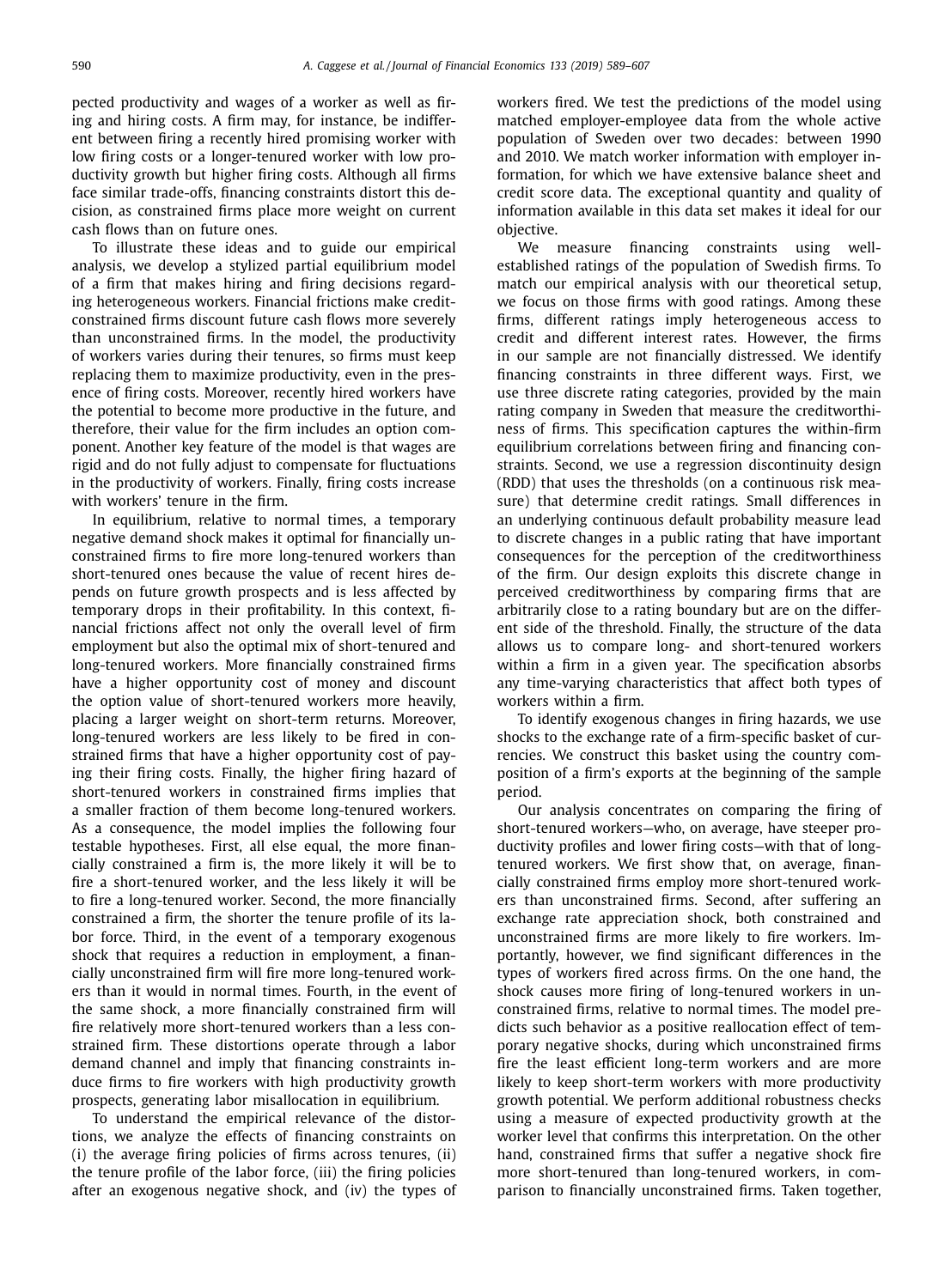<span id="page-2-0"></span>these results imply that financial frictions not only reduce the job stability of short-tenured workers but also generate an inefficient allocation of workers across firms and over time.

Quantitatively, we find that small exogenous changes in financing frictions generate potentially large distortions in the form of excessive firings of short-tenured workers. When we identify differences in financial frictions using the boundary between the two highest credit rating categories, we find that an increase in the cost of external financing of 0.15 percentage points implies that following an exogenous appreciation shock, the likelihood of being fired for short-tenured workers increases by approximately 10% relative to the average firing probability.

Finally, constructing empirical measures of the average productivity and expected productivity growth of workers, we provide direct evidence that these firing decisions of constrained firms are inefficient because they involve workers with relatively higher expected productivity growth than the workers fired by unconstrained firms.

Overall, the results are consistent with our analytical predictions and highlight an important—but relatively unexplored—form of misallocation: Financially constrained firms fire short-tenured workers with high skills and positive productivity growth prospects, who would be retained by less constrained firms.

We believe that the results of the paper can be easily extrapolated to other labor market settings. In any dual labor market, with fixed-term and permanent workers, or in a labor market where severance payments increase with tenure, the studied effects are likely to be relevant and very strong. Moreover, even in the absence of regulatory frictions or severance pay, the interaction between financing constraints and worker productivity growing with tenure would generate the same results. Therefore, the main effects identified in the paper are generally applicable to most labor markets. Given that both financing constraints and labor frictions are, in relative terms, low in Sweden, one can interpret the results as a lower bound for the effect in other developed countries.

## **2. Related literature**

This paper is related to the recent empirical literature that studies the effects of financial frictions and financial shocks on the employment decisions of firms (see Pagano and Pica, 2012). Recent papers such as [Chodorow-Reich](#page-18-0) (2014) for the U.S. and [Bentolila](#page-18-0) et al. (2018) for Spain study the causal link from financial shocks to fluctuations in net employment levels, focusing on the quasi-natural experiment of the financial crisis.<sup>1</sup> Our paper differs from these studies because it focuses on exogenous profitability shocks at the firm level rather than on aggregate financial shocks, and on their differential effect on constrained versus unconstrained firms. More importantly, it focuses on the effects on the type of workers fired and not the level of employment.

Our theoretical model and its predictions are based on the key insight that by increasing the opportunity cost of capital in the short term, financial frictions reduce the incentive to select projects with short-run costs and longrun gains that would be attractive in the absence of financing constraints. Other authors that use the same insights are Eisfeldt and [Rampini](#page-18-0) (2007), who study the effect of financial frictions on the trade-off between the decisions to buy new or used capital. [Similarly,](#page-18-0) Caggese and Cuñat (2008) study the effects of financial frictions on the trade-off between hiring with fixed-term or permanent contracts. The latter can be a useful instrument to attract more productive workers but comes with larger expected termination costs. $2$ 

It is worth putting the paper in perspective with another stream of the literature that concentrates on the effects of financial distress on labor supply (e.g., Brown and Matsa, 2016 and [Baghai](#page-18-0) et al., 2016). In [particular,](#page-18-0) Baghai et al. (2016) use similar data of Swedish workers to measure workers' voluntary departures in the three years prior to bankruptcy. In contrast, we measure the effects of financing constraints on labor demand and focus on relatively healthy firms to avoid capturing the influence of financial distress.<sup>3</sup>

## **3. Analytical framework**

In this section, we analyze a stylized model of a firm with heterogeneous workers and provide a set of testable predictions on the relation between financial frictions and firing decisions. The model focuses on the implications of the following three key features. First, wages are rigid and do not fully adjust to compensate for fluctuations in the productivity of workers. Second, recently hired workers have more upside potential than long-tenured workers. Third, firing costs increase with workers' tenure in the firm. For simplicity, the model considers the trade-off between firing short-tenured workers vs. long-tenured workers regardless of their age. However, the assumption that short-tenured workers have steeper productivity profiles than long-tenured ones implies that the model can also be interpreted as predicting how financing constraints affect the firings of younger versus older workers.

## *3.1. The model*

Each worker produces an output equal to  $\frac{A}{n_t^{1-\beta}}\mu$ , where *A* is firm-specific productivity,  $\mu$  is worker-specific produc-

<sup>1</sup> See also [Campello,](#page-18-0) Graham, and Harvey (2010) and Almeida, Campello, Laranjeira, and [Weisbenner](#page-18-0) (2012).

<sup>2</sup> More generally, the theoretical model of this paper is related to the recent literature on financial frictions and the misallocation of resources across firms (see, for example, Buera, Kaboski, and Shin, 2011; Caggese and Cuñat, 2013; Midrigan and Xu, 2014) and on the [literature](#page-18-0) on financial frictions, the dynamics of hiring and firing, and employment fluctuations (among others, see Wasmer and Weil, 2004; Monacelli, Quadrini, and Trigari, 2011; [Petrosky-Nadeau,](#page-18-0) 2014; Petrosky-Nadeau and Wasmer, 2015; Caggese and Perez, 2016).

 $3$  This contrasts with Baghai et al. [\(2016\),](#page-18-0) who look at firms that have filed for bankruptcy. Instead, we focus on healthy firms with a credit rating between 1 and 3 (see [Section](#page-5-0) 4.1 for details). The yearly propensity for initiating a bankruptcy process for firms with a rating between 1 and 3 is 0.68% (compared with 7.09% for lower rated firms). Applying our additional filters reduces this likelihood to 0.35% in our sample.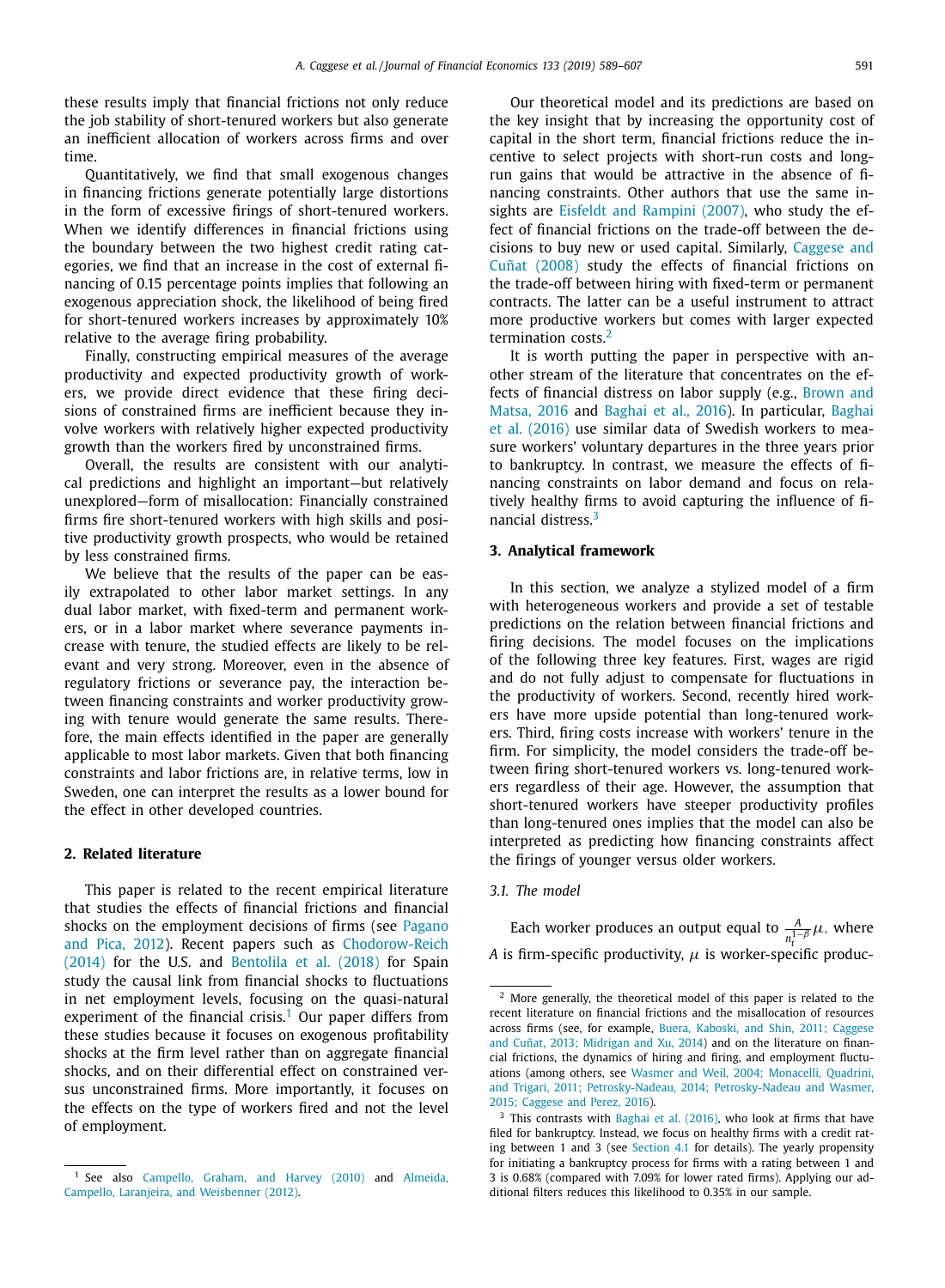<span id="page-3-0"></span>tivity,  $n_t$  is the number of workers, and  $\beta \in (0, 1)$  is a parameter capturing the elasticity of total firm output to total labor input *nt*. A newly hired *short-tenured* worker has an initial productivity equal to  $\mu<sup>Y</sup>$ , drawn from a uniform distribution  $[\mu^L, \mu^H]$ . Every short-tenured worker has a probability η of becoming *long-tenured*.

Conditional on becoming long-tenured, the worker draws a new productivity value,  $\mu^{0}$ , from a uniform distribution  $[\mu^L, \phi \mu^H]$ , where  $\phi > 1$  is the parameter that measures the ability of workers to become more productive as they accumulate more experience in the firm. This simple structure implies that while on average, workers become more productive with tenure, some of them may become less productive.

Firms can fire short-tenured workers without cost and long-tenured workers by paying a fixed firing cost,  $F > 0$ , and they can hire new short-tenured workers by paying a fixed hiring cost,  $v > 0$ . For simplicity, we assume that the productivity of new workers is observed only after the wage is decided and that the wage cannot be changed afterwards, and we derive the optimal decisions in the steady state, with constant interest rate *r* and firm-level productivity *A*. It follows that the optimal wage *w* is constant both over time and across workers, and the optimal number of workers is also constant over time, i.e.,  $n_t = n$ . Therefore, to simplify the analysis, we fix the wage *w*, and the associated division of surplus between firm and workers, at an arbitrary value that can be considered a reducedform representation of wage bargaining. At the end of this section, we relax this assumption and allow the wage to partly adjust to reflect fluctuations in worker productivity. Note that Sweden is one of the countries with the highest wage compression in the world, so the assumption that wages do not fully react to worker productivity is particularly relevant in our empirical setting.<sup>4</sup>

The timing of the interaction between the firm and the workers is as follows: at the beginning of each period, a worker exogenously leaves a firm with probability  $\delta$ , and the firm decides whether to fire workers who stay. Among continuing workers, a fraction  $\eta$  of the shorttenured workers become long-tenured, while some new short-tenured workers are hired. Then, all workers produce and are paid a wage  $w > 0$ .

*Value of long-tenured workers*

We define  $V^0(\mu^0_t)$  as the value of a long-tenured worker who is employed in the firm until she quits, as a function of her productivity:

$$
V^{0}(\mu_{t}^{0}) = \left(\frac{A}{n^{1-\beta}}\mu_{t}^{0} - w\right) + \frac{(1-\delta)}{1+r+\lambda}E_{t}\big[V^{0}(\mu_{t+1}^{0})\big] \tag{1}
$$

where *r* is the market interest rate, and  $\lambda$  is a wedge that incorporates financial considerations; i.e., it is higher for more financially constrained firms. This wedge is a reduced-form measure of different types of financial frictions, such as higher opportunity costs of money caused by credit rationing, higher costs of borrowing, and higher bankruptcy probability. This definition of financial constraints can potentially identify both differences in restrictions to credit and interest rate differentials. Since our model and testable hypotheses are consistent with both types of frictions, we abstract from these considerations throughout the paper and consistently use the term financing constraints to refer to these rating differences. Since productivity is constant over time,  $\mu_t^0 = \mu^0$ , it follows that

$$
V^{0}(\mu^{0}) = \left(\frac{A}{n^{1-\beta}}\mu^{0} - w\right)\frac{1+r+\lambda}{\delta+r+\lambda}.
$$
 (2)

A short-tenured worker with current productivity μ*<sup>Y</sup>* who has not been fired in the current period has the following value:

$$
V^{Y}(\mu^{Y}) = \left(\frac{A}{n^{1-\beta}}\mu^{Y} - w\right) + \frac{(1-\delta)}{1+r+\lambda}\eta\left\{E[V^{0}(\mu^{0})]\right\} + \frac{(1-\delta)}{1+r+\lambda}(1-\eta)V^{Y}(\mu^{Y})
$$
(3)

which can be simplified as follows:

$$
V^{Y}(\mu^{Y}) = \frac{1+r+\lambda}{r+\lambda+\eta+\delta(1-\eta)} \left\{ \left( \frac{A}{n^{1-\beta}} \mu^{Y} - w \right) + \frac{(1-\delta)}{1+r+\lambda} \eta \left\{ E[V^{0}(\mu^{0})] \right\} \right\}
$$
(4)

where the expected value conditional on becoming longtenured,  $E[V^0(\mu^0)]$ , is equal to

$$
E[V^{O}(\mu^{O})] = \left[\frac{A}{n^{1-\beta}}\left(\frac{1}{2}\phi\mu^{H} + \frac{1}{2}\mu_{min}^{O}\right) - w\right]\frac{1+r+\lambda}{\delta+r+\lambda}
$$
\n(5)

where  $\mu_{min}^0$  is the minimum productivity of continuing long-tenured workers, and it will be determined in the next section.

## *3.2. Employment-level decisions*

The optimal employment level *n* is determined by the following free entry condition:

$$
E_t\big[V^Y(\mu^Y)\big] - \nu = 0. \tag{6}
$$

Since  $V^Y(\mu^Y)$  is linear in  $\mu^Y$ , and workers are uniformly distributed across the values of  $\mu^{Y}$ , it follows that the expected value of a new short-tenured worker is

$$
E_t[V^Y(\mu^Y)] = \frac{1}{2}V^Y(\mu^H) + \frac{1}{2}V^Y(\mu^Y_{min})
$$
\n(7)

where  $\mu_{min}^{Y}$  is the minimum productivity of a shorttenured worker to avoid being fired. Using Eq.  $(4)$  to substitute  $V^Y$  in Eq. (7), it is possible to derive the optimal number of workers *n,* which is inversely related to financing frictions.

## *Proposition 1*. *n is negatively related to* λ*.*

A higher value of financing frictions  $\lambda$  both increases the opportunity cost of hiring new workers,  $v(1 + r + \lambda)$ , and reduces *VY*. For a formal proof, see [Appendix](#page-16-0) A.2.

<sup>4</sup> In particular, wage compression guarantees that more productive workers are also more profitable for the firm. In countries where wages react more to individual worker productivity, the impact of worker productivity on firm profits should be smaller.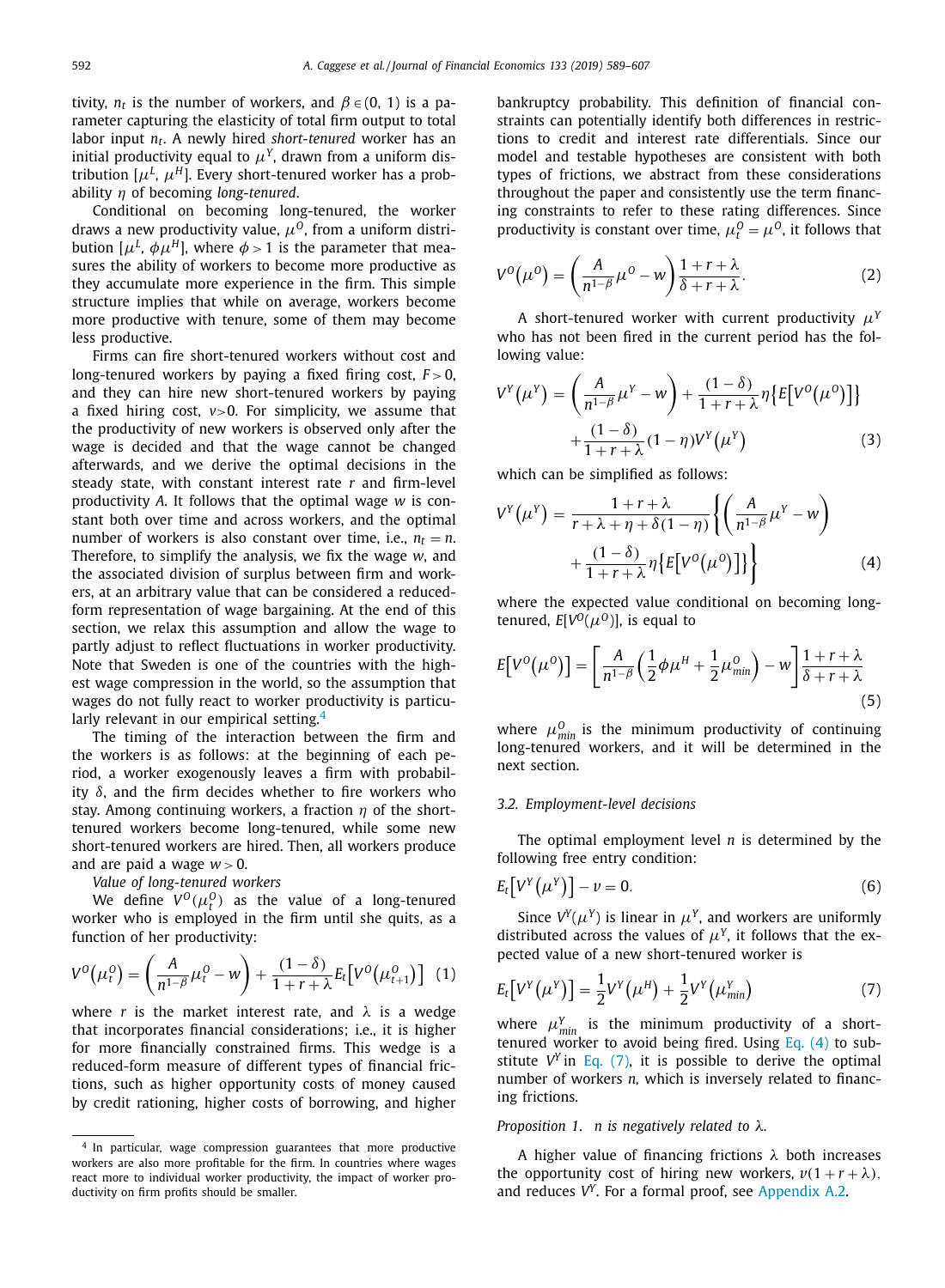## <span id="page-4-0"></span>*3.3. Firing decisions in the steady state*

Given the free entry condition, short-tenured workers who have overly low productivity and have a negative value for the firm will be fired and replaced by a new worker such that the minimum productivity  $\mu_{min}^{Y}$  satisfies

$$
V^{Y}\left(\mu_{min}^{Y}\right) = 0, \tag{8}
$$

and any short-tenured worker with productivity  $\mu^{Y} < \mu^{Y}_{min}$ is fired and replaced with a new worker. A firm will replace a long-tenured worker if her value is negative and larger in absolute value than firing costs such that the minimum productivity  $\mu_{min}^0$  satisfies

$$
V^{0}(\mu_{\min}^{0}) = -F.
$$
\n(9)

The relation between  $\mu_{min}^0$  and  $\mu_{min}^Y$  is affected by two counteracting forces. On the one hand, the value of a short-tenured worker benefits from the option value of becoming very productive in the future. From [Eqs.](#page-3-0) (2), [\(4\)](#page-3-0) and [\(5\)](#page-3-0), it immediately follows that  $V^Y(\mu_{min}^0) > V^0(\mu_{min}^0)$ . In other words, at the productivity level  $\mu_{min}^0$ , a shorttenured worker is more valuable than a long-tenured one. The difference,  $V^Y(\mu_{min}^0) - V^0(\mu_{min}^0)$ , increases with the value of the parameter  $\phi$ , which measures the growth opportunities of short-tenured workers. If this difference is larger than firing costs *F*, then  $\mu_{min}^Y < \mu_{min}^0$ , and the firm is more likely to fire a long-tenured than a short-tenured worker conditional on a given productivity level  $\mu$ , even though the long-tenured workers are costlier to fire.

On the other hand, a higher value of financing frictions  $\lambda$  reduces the value of long-tenured workers relative to the opportunity cost of firing, *F*, and reduces  $\mu_{min}^0$ , meaning that a more financially constrained firm will less frequently fire long-tenured workers. Moreover, it reduces the net present value of the future productivity of shorttenured workers, thereby reducing their option value and increasing  $\mu_{min}^Y$ . Therefore, both effects imply that  $\mu_{min}^Y$  increases relative to  $\mu_{min}^0$ .

*Proposition 2*. *A more financially constrained firm is likely to fire short-tenured workers more frequently than a less financially constrained firm with the same profitability, A, and the same quality of workers.*

See [Appendix](#page-16-0) A.2 for a formal proof. Taken together, the above analysis shows that constrained firms are likely to fire short-tenured workers more frequently than unconstrained firms because financial frictions reduce the option value of these workers. Moreover, the higher firing hazard of short-tenured workers implies that a smaller fraction of them become long-tenured workers, thus increasing the share of short-tenured workers. Conversely, longtenured workers become more difficult to fire, which increases the relative share of long-tenured workers. If firing costs are relatively low, as is the case of Sweden, the first effect is likely to prevail; therefore, we also predict that a more financially constrained firm will, in equilibrium, have a younger workforce.

#### *3.4. Firing decisions after a shock*

In this section, we assume that a temporary shock hits a firm at the beginning of a period, thereby reducing *A*. This reduced-form shock can be interpreted as any productivity or demand shock that reduces the revenues of the firm. For simplicity, we assume that this shock lasts only one period. The above equations imply that the value of workers decreases such that  $\mu_{\min}^Y$  and  $\mu_{\min}^O$  increase and the firm fires both some short-tenured and long-tenured workers that period. Assuming that firing costs are relatively low and the growth prospects of young workers are relatively high, such that  $\mu_{min}^Y < \mu_{min}^O$ , it follows that the value of short-tenured workers for a firm relies heavily on their productivity growth potential rather than on their current productivity. Therefore, a temporary negative productivity shock affects them less than long-term workers, and  $\mu_{min}^Y$  increases relatively less than  $\mu_{min}^O$ .

*Proposition 3*. *Following a temporary drop in A, a financially unconstrained firm reduces employment by firing relatively more long-tenured workers than during normal times.*

Proposition 3 implies that a temporary negative shock has a positive reallocation effect in which less productive workers—especially among those with longer tenures and fewer growth options—are fired across the tenure spectrum.

Furthermore, we can study the effect of financing frictions on the mix of short-tenured and long-tenured workers who are fired. From Eq.  $(4)$ , it follows that the more a firm is financially constrained, the more the value of its short-tenured workers is driven by current profitability  $(\frac{A}{n^{1-\beta}}\mu^Y - w)$  rather than by the option value of becoming more productive in the future,  $E[V^0(\mu^0)]$ . Therefore, a temporary drop in *A* will have a much larger negative effect on the value of short-tenured workers for more financially constrained firms.

*Proposition 4*. *Following a temporary drop in A, the more constrained a firm is, the more it fires short-tenured workers rather than long-tenured workers.*

See [Appendix](#page-16-0) A.2 for a formal proof. It is important to note that financial frictions determine these predictions, as well as the steady-state predictions, by reducing the expected value of short-tenured workers (option value channel), increasing the opportunity cost of laying off more senior workers (firing cost channel), or both channels simultaneously. When firms are financially constrained, both channels increase the firing of short-term workers in both regular and shock times. Moreover, as long as firing costs are not too high, the option value channel is responsible for a higher equilibrium level of short-term workers in constrained firms and for the broader firing effect of financially unconstrained firms.

# *3.5. Empirical predictions and empirical strategy*

The model described above implies the following testable predictions: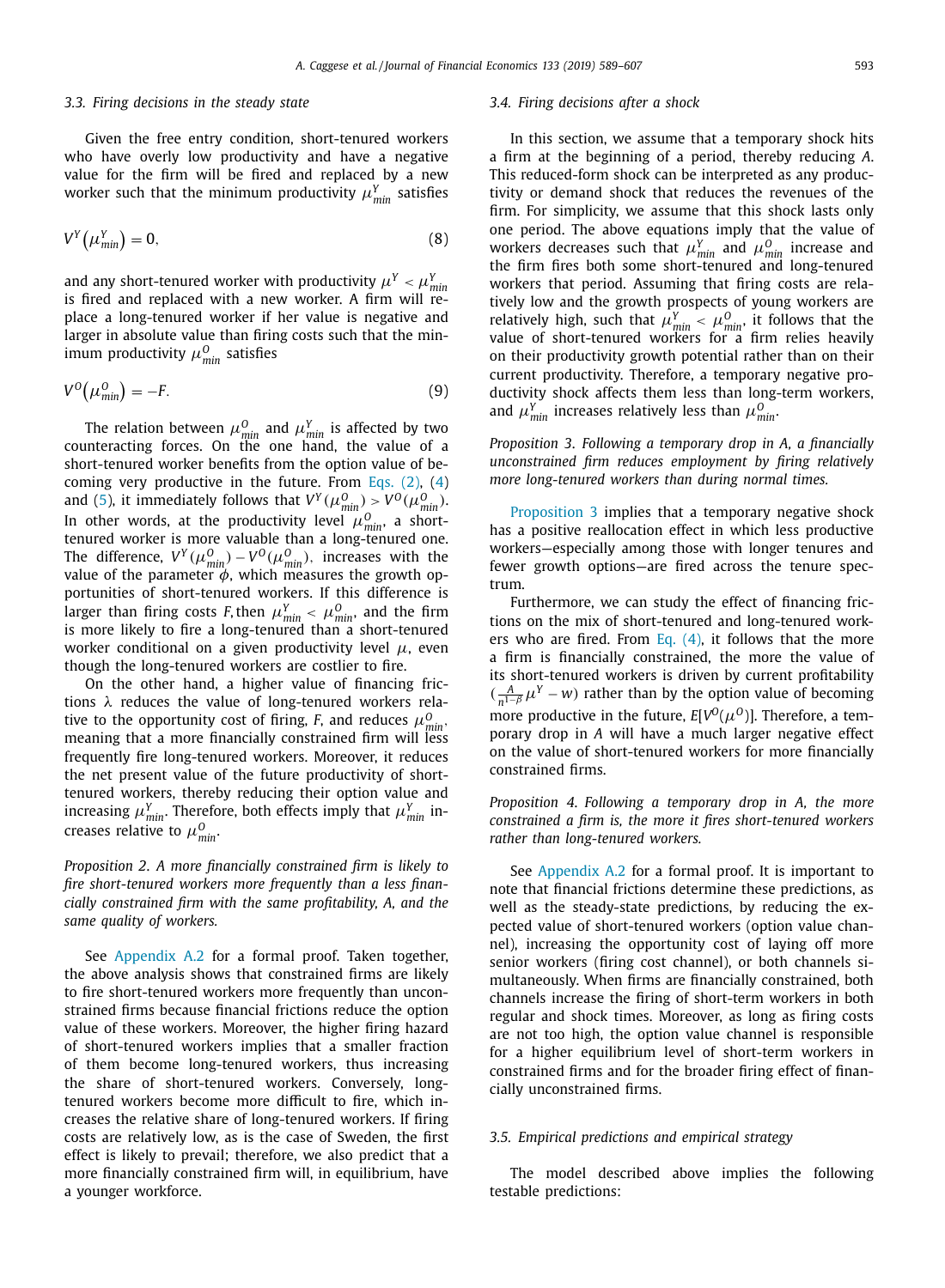<span id="page-5-0"></span>*Hypothesis 1*. *The more financially constrained a firm is, the more likely it fires a short-tenured worker, and the less likely it fires a long-tenured worker.*

*Hypothesis 2*. *The more financially constrained a firm is, the younger the tenure profile of its labor force is.*

Moreover, after an exogenous shock that requires a reduction in employment:

*Hypothesis 3*. *A financially unconstrained firm reduces employment by firing relatively more long-tenured workers than it would during normal times.*

# *Hypothesis 4*. *A more financially constrained firm fires workers with shorter tenures.*

It is important to note that predictions 1, 3, and 4 relate to firm-level decisions that are conditional on the intensity of the financial frictions the firms face. As such, we expect them to hold both when we compare firms with different intensities of financial frictions and when we examine a single firm over different periods of time. However, prediction 2 refers to the differential flows in and out of each tenure category as well as their long-run effects on the equilibrium tenure composition of the labor force. Therefore, we expect it to hold when we compare persistent differences in financial frictions across firms but not necessarily when we compare firms facing transitory shocks.

#### *3.6. Firing and misallocation*

Hypotheses 1 and 4 imply that more financially constrained firms inefficiently fire workers with high growth prospects who would be retained by less financially constrained ones. However, it is plausible that with other frictions that are not included in the model, financing constraints could induce firms to make better employment decisions. It is therefore useful to directly test the misallocation effects in financially constrained firms. To empirically test this effect, we relax in the model the assumption of complete wage compression and assume that workers are paid a wage  $\frac{A}{n^{1-\beta}} \gamma \mu + w > 0$ , where  $0 < \gamma < 1$  indicates the sensitivity of wages to labor productivity, and *w* is the fixed component. The per-period profit that the firm receives from the worker becomes  $\frac{A}{n^{1-\beta}}(1-\gamma)\mu - w$ , but it does not otherwise affect the optimality conditions of the model or the four previous hypotheses. This assumption implies that more productive workers are paid more, but they are also more profitable for the firm. Importantly, assuming that  $\gamma$  is greater than zero allows us to identify, in the empirical section, both different productivity levels across workers and their expected productivity growth using worker-level wage estimation models. Therefore, we are able to directly verify the misallocation consequences of the firing decisions of firms.

#### **4. Data and descriptive statistics**

This section describes the data set, and [Section](#page-6-0) 5 describes the empirical strategy. A detailed list of all the variables used in the analysis and how they are constructed is reported in the Internet Appendix.

#### *4.1. Firm data*

We test our hypotheses using matched employeremployee data of the universe of Swedish firms available for the 1998–2010 period from the Swedish Companies Registration Office (Bolagsverket), processed by the private data vendor PAR/Bisnode. The data include balance sheets and income statements of all Swedish limited liability companies (Aktiebolaget or AB).

We obtain rating information from UC AB, a rating agency owned by the largest four banks in Sweden. It provides yearly, automated credit reports on all enterprises registered in Sweden. Each report provides a discrete rating, commercially called a "credit score." Credit scores range from 1 (least constrained) to 5 (most constrained). These discrete ratings are based on a continuous measure, "Risk Forecast," of the annual probability of default of the firm. Discrete thresholds of the continuous measure determine the five discrete ratings. $5$  The average (median) rating throughout the whole population of firms is 1.97 [\(2\)](#page-3-0), suggesting that the firms in our sample are relatively unconstrained on average. The sample of credit ratings as well as its underlying continuous default probability are available for the 2001–2011 period.

International trade data are provided by Statistics Sweden and contain value information by trade type (import/export), product (eight-digit classification), and country for each organization between 2000 and 2011. In terms of volume, the largest export markets are Germany (10.2%), the USA (9.4%), Norway (9.0%), Great Britain (7.7%), Denmark (6.0%), and Finland (5.3%). This diverse distribution of export markets is favorable for our purpose as they are located in different currency zones. We use these data to construct empirical measures of firm-specific exchange rate [movements.](#page-18-0) We follow Park et al. (2010), Bertrand (2004) and Cuñat and [Guadalupe](#page-18-0) (2009) to construct a weighted exchange rate, *Shock index,* with respect to a basket of currencies to which companies are exposed. There is some independent variation across currencies, so different combinations of trading partners may imply that appreciations and depreciations of the firm-specific baskets coexist in a given year. Note that even though the exportbased weights are kept constant throughout the sample, the *Shock index* varies at a firm-year level.

To include a firm in our sample, we impose the following additional requirements: i) the firm employs at least ten workers, ii) the firm appears for at least five consecutive years in our sample, and iii) the yearly workforce growth is restricted to be within  $-50\%$  and  $+50\%$ .

Our final firm sample consists of 97,607 firm-year observations of 13,852 unique firms. On average, we have approximately 9000 firms per year. The distribution of firmyears over our sample period of 11 years between 2001 and 2011 is relatively balanced over time with a minimum of 6.45% of all observations in 2001 and a maximum

<sup>5</sup> In the original UC AB data, 1 corresponds to "most constrained" and 5 to "least constrained." We have reversed the order for our empirical analysis such that a higher number indicates higher financing constraints throughout the paper. The thresholds on the risk score are 0.245, 0.745, 3.045, and 8.045% and are determined by UC AB.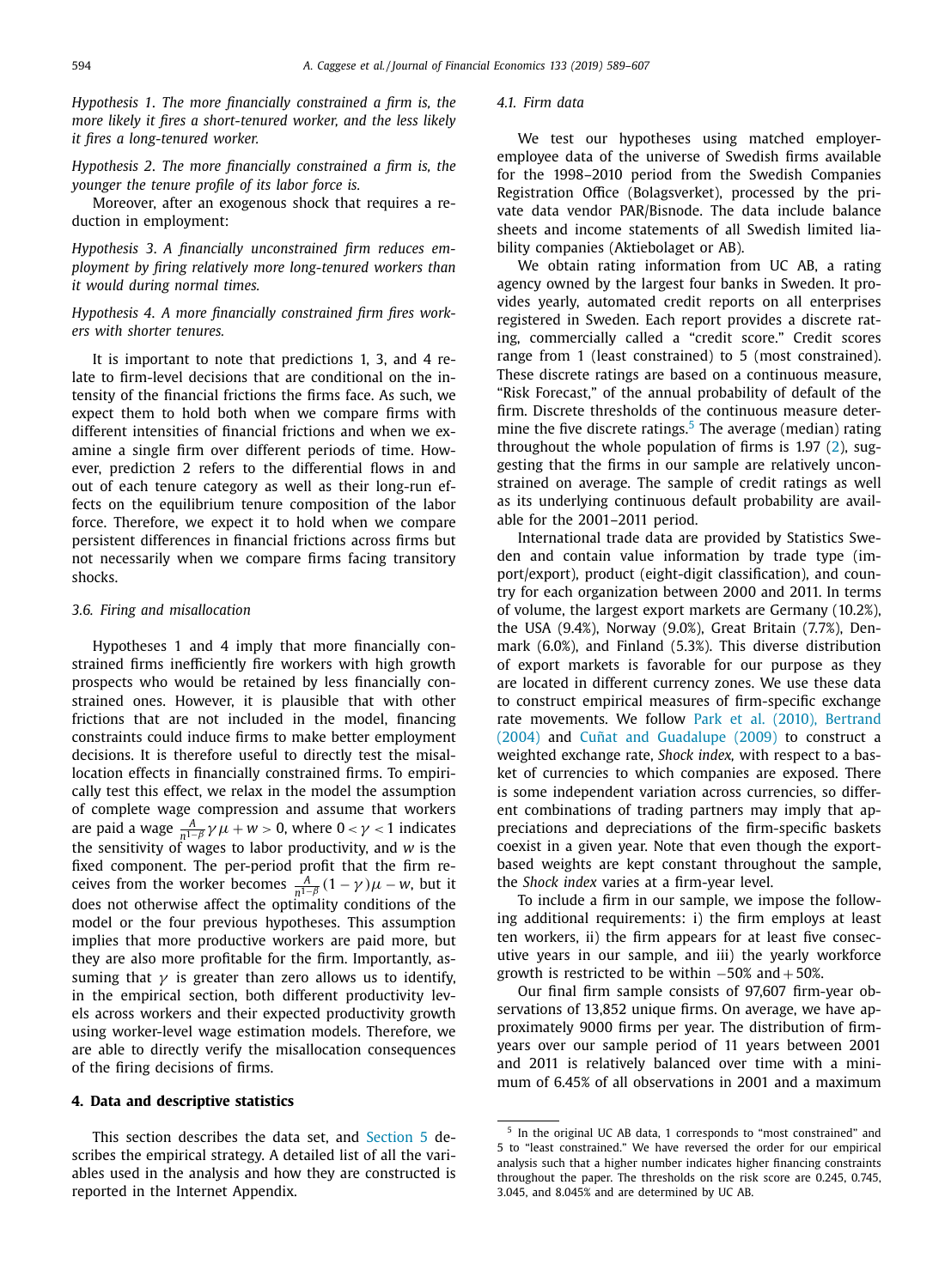<span id="page-6-0"></span>of 10.75% in 2007. The average age of firms is approximately 13 years. The mean (median) employment is 102 (27) workers. The average annual growth rate of companies' labor force is 1.0%. A fraction of 34% of the workforce has been with the firms for less than three years on average.

# *4.2. Worker data*

Our basic sample is the "longitudinal integration database for health insurance and labor market studies" (LISA) provided by Statistics Sweden (SCB). The database holds annual registers since 1990 and includes all individuals 16 years of age and older who were registered in Sweden as of December 31 for each year. The data set contains employment information such as employment status, the identity of the employer, and wages.

Although our firm sample contains data only from 2001 onwards, we make full use of the whole sample period of LISA as it allows us to calculate the tenure of each worker more accurately and run our auxiliary wage regressions more efficiently. Applying the firm data requirements to the worker data results in a sample of approximately 6.9 million person-year observations. The average (median) worker is 39 (38) years old and male (66%) and has been with the firm for 3.5 years on average. Approximately 6.2% of all workers are fired every year. We consider a worker as fired if (i) she moves to a new firm / no firm in the next year and (ii) claims unemployment benefits in the current or in the next year. The firing rates vary substantially by tenure. Approximately 10.3% of short-tenured workers (0–2 years with the firm) but only approximately 2.8% of longtenured workers are fired every year.

# **5. Empirical strategy**

The main objective of the paper is to understand the firing policies of financially constrained and unconstrained companies in good and bad times across types of workers. In this section, we provide details about how we proxy for each of these measures as well as the specifications used in the paper. Jointly, they determine the identification strategy of the paper.

#### *5.1. Measuring financing constraints*

We use firm ratings as a measure of financing constraints. We focus on firms with credit scores ranging from 1 to 3. This leaves out firms with ratings of 4 and 5, which are potentially subject to financial distress.<sup>6</sup> While distressed firms are clearly financially constrained, they also have characteristics that may make them undesirable for our analysis. In particular, they may have a very short time horizon in their investment decisions and strong incentives for risk-shifting through going concern. Therefore, their incentives to fire or restructure the workforce may be very different from those of regular firms outlined in our model.

Firm ratings directly measure the likelihood of default of a company; thus, they are a good proxy for the availability and cost of credit for a firm. It is therefore useful to run regressions that use ratings directly as a measure of financing constraints. Since they are determined simultaneously with firm productivity, investment opportunities, and current policies, they must be interpreted as equilibrium relations between employment policies and financing constraints. Hence, our first set of regressions for each specification uses the first three discrete ratings of UC AB as a measure of financing constraints, with and without including firm fixed effects.

However, it is also useful to run regressions in which we estimate the causal effect of an exogenous change in financing constraints. To do so, we use two further identification strategies: a regression discontinuity design (RDD) and a within-firm-year estimator.

The structure of our data (worker-year panel) allows us to make use of a within-firm-year estimator. We saturate the model with firm-year dummies and measure financing constraints using the discrete credit rating variable. This specification absorbs any common additive variation across worker types that is firm-year-specific. We therefore measure the differential effect of financing constraints across different types of workers (long-tenured and shorttenured) for a given firm in a given year and compare this difference across different levels of financing constraints. This is an appealing specification, as many firm policies and characteristics are common to all types of workers.

In the RDD approach, we use the continuous risk forecast as the running variable of our analysis and the two boundaries between the first three ratings as the thresholds of our analysis. The RDD approach relies on two main assumptions. First, we assume that, asymptotically, the only source of heterogeneity is the running variable. That is, two firms with the same continuous risk forecast can be different, but asymptotically, they can be treated as being sampled from the same population of firms. Second, we assume that there is a discrete jump in the perception of financiers when a firm crosses a rating (credit score) threshold. In other words, ratings cause financing constraints in addition to being affected by financing constraints. We discuss the validity of these two assumptions in the following paragraph and present some evidence in [Appendix](#page-16-0) A. The first assumption implies, as a corollary, that the assignment to the running variable around a rating threshold is continuous and, in particular, that firms are not able to manipulate their risk forecast with precision near a credit score boundary. Several characteristics of the credit score support this assumption. First, the interannual variation in the running variable is quite large and it is hard for firms to predict with precision their continuous risk forecast. The within-firm standard deviation of the running variable (risk forecast) for the whole population of Swedish firms is 2.3%, and the average inter-annual absolute change of the risk score is 1.7%. This variation is quite large when compared with the thresholds that determine the discrete ratings, which are 0.25 and 0.75%. Second, firms often change their credit rating from year to year. This implies that it is hard for firms to predict with enough precision their risk score in advance and to ma-

<sup>6</sup> While the yearly likelihood of initiating a bankruptcy process is 0.68% for firms with a credit rating between 1 and 3, this likelihood increases to 7.09% for firms rated 4 or 5.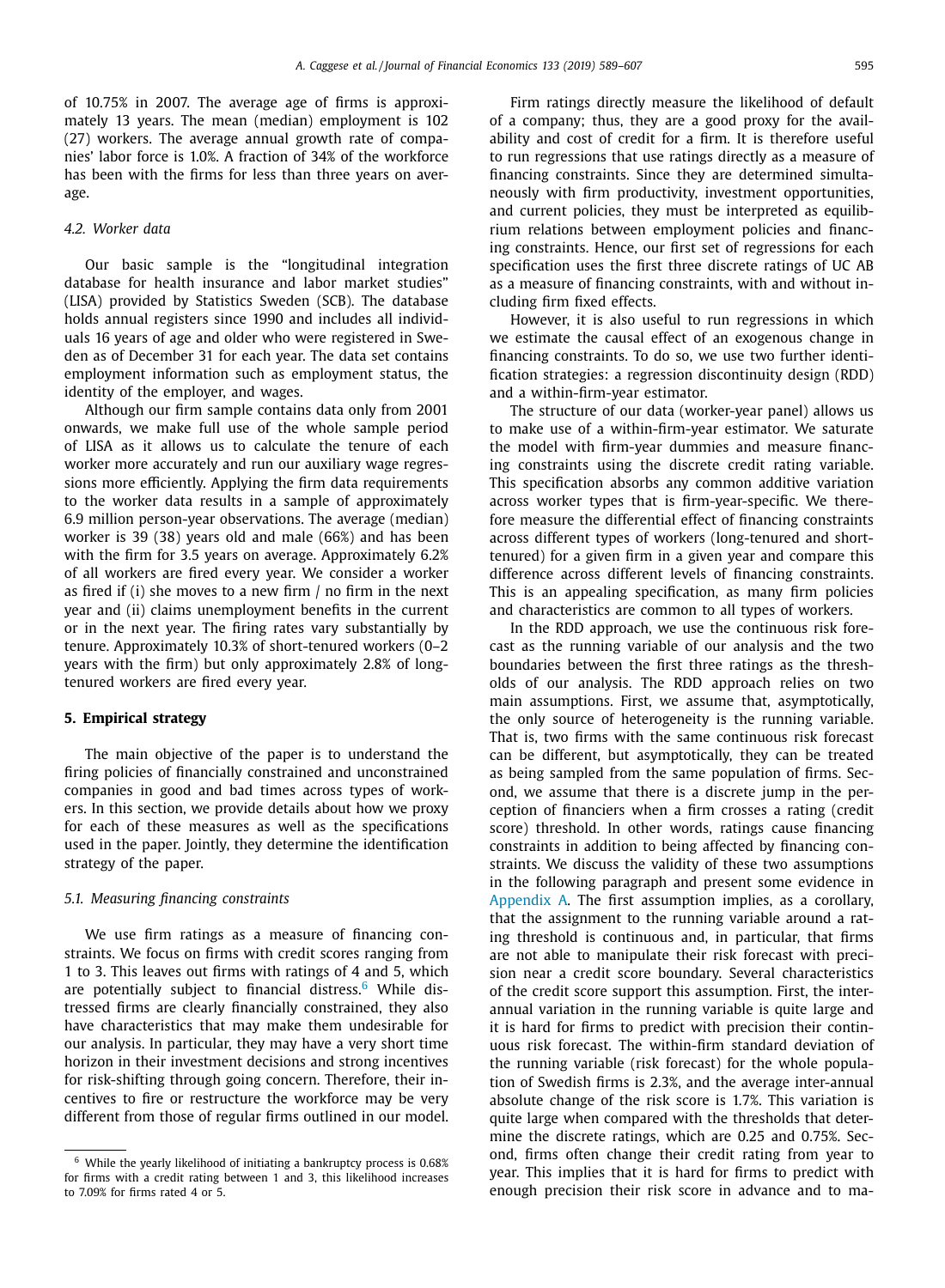nipulate their risk score around the discontinuity (for details, see [Tables](#page-16-0) A1 and [A2](#page-17-0) in [Appendix](#page-16-0) A). Finally, it is also worth noting that UC AB's rating is an absolute rating that adjusts to the business cycle to make the default probabilities valid at any given point in time [\(Jacobson](#page-18-0) and Lindé, 2000). This implies that even if a firm's balance sheet does not change much from one year to the next, its risk forecast and credit rating can still change.

In [Fig.](#page-16-0) A1, we show the density of firms around the discontinuity for the two boundaries analyzed. While the overall distribution of firms seems to reflect that firms are trying to belong to the higher categories, there does not seem to be evidence of manipulation on a narrow band around the discontinuity threshold.

The second assumption requires not only that the discrete "credit scores" reflect the financial health of the firm but also that exogenous changes in the "credit scores" cause changes in the availability and cost of credit for the firm. This is a reasonable assumption, as the discrete credit scores are observable to many agents, while the continuous risk forecast is available only to subscribers to the rating services. This is particularly relevant for the three first ratings, which are associated with three public certifications that firms can request and put physically in their businesses and electronically on their web pages. The three categories correspond to a *gold badge* for *"highest creditworthiness,"* a *silver badge* for "*high creditworthiness,"* and a *bronze badge* for *"creditworthy."* This form of public certification implies that these discrete categories may have important consequences for the availability of credit for firms. As a consequence, some financiers may also have rules that allow/preclude giving credit to firms depending on their credit score. The Central Bank of Sweden (Riksbank) explicitly reports that its risk assessments of aggregate default corporate risk are based on the discrete ratings provided by UC AB [\(Jacobson](#page-18-0) and Lindé, 2000).

[Table](#page-17-0) A3 shows an additional specification check for both assumptions. We perform RDD regressions on contemporaneous and lead effects in which the dependent variables are leverage, the interest rate paid to financial institutions, and the total interest rate paid. The results in Panels B and C show that firms at the threshold are indistinguishable in terms of their characteristics in the previous years (thus supporting the first assumption). However, Panel A shows that they differ in their contemporaneous leverage and cost of debt variables (lending support to the second assumption). In particular, firms seem to have lower leverage once they become constrained (Columns 1– 6) and higher bank interest rates (Columns 7–9). These estimated coefficients have all the expected signs and are statistically significant in some of the models, especially regarding the threshold between ratings 2 and 3. Overall, these results show that firms are ex ante comparable at the rating threshold but that the threshold has some impact on their financial outcomes.

#### *5.2. Measuring firm shocks*

We construct empirical measures of negative shocks at the firm level that might induce firms to fire workers. We focus on firm-specific exchange rate shocks that hurt the export market of each firm. We use the weighted exchange rate *Shock index* to construct an employment shock variable *Shock (large)*, which captures observations within the 20% highest appreciation quantile within a year but also in the 50% highest appreciation quantile for the whole sample in all years. These employment shocks are determined by large appreciations of the Swedish Krona, with respect to the basket of representative currencies of a given firm. A sudden appreciation of the Krona makes the firm temporarily less competitive and may force the firm to lay off some workers and restructure production.

In our empirical analysis, we use *Shock (large)* as our preferred measure of exogenous shock because smaller shocks are likely to be absorbed on other margins (e.g., hours worked, inventories, prices, or domestic sales). Nonetheless, we use an alternative measure *Shock (small)* as a robustness check that captures observations within the 20% highest appreciation quantile within a year (see the Internet Appendix and Table EA3).

[Table](#page-8-0) 1, Panel A shows that approximately 21% of firms are hit by an exchange rate shock by year. When we impose the additional condition that the shock must also be above the median across all years, this number declines to 13% on average.

#### *5.3. Measuring tenure and firing*

One of the assumptions of the model in [Section](#page-2-0) 3 is that firing costs are higher for long-tenured workers. Swedish employment protection law indeed establishes that when firing workers because of "shortage of work," a firm must (i) give a notice period of one month, which increases by one month every two years of tenure, up to a maximum of six months, and (ii) fire according to a last-in-first-out (LIFO) rule within a given job role, which applies to all firms larger than ten employees. To retain a valuable newly hired worker, firms can circumvent the LIFO rule by using a narrow definition of the specific task to which the LIFO rule applies or by proposing a severance package to the [protected](#page-18-0) workers or the unions (von Below and Thoursie, 2010). Firms can also fire workers outside the LIFO rule and pay an "unfair dismissal compensation," which grows with tenure. For example, it is 16 months of salary for a worker with five years of tenure and 32 months for a worker with ten years of tenure (Ius [Labori,](#page-18-0) 2011). This outside option increases the bargaining power of workers as they accumulate tenure. Therefore, rather than being a constraint, the LIFO rule acts as a default policy from which it is feasible, but costly, to deviate. More specifically, the rule clearly tends to increase the costs of firing more senior workers, as does the tenurespecific notice period.

We measure the tenure (in years) of each worker in a given firm. We then create an indicator dummy *Shorttenured* that takes the value one if the worker has been working for the company for less than two full years. We choose a two-year definition to split between shorttenured and long-tenured contracts to match the duration of temporary contracts in Sweden. These can last for up to two years, so firing costs are convex at this threshold. Additionally, all Swedish employment contracts include a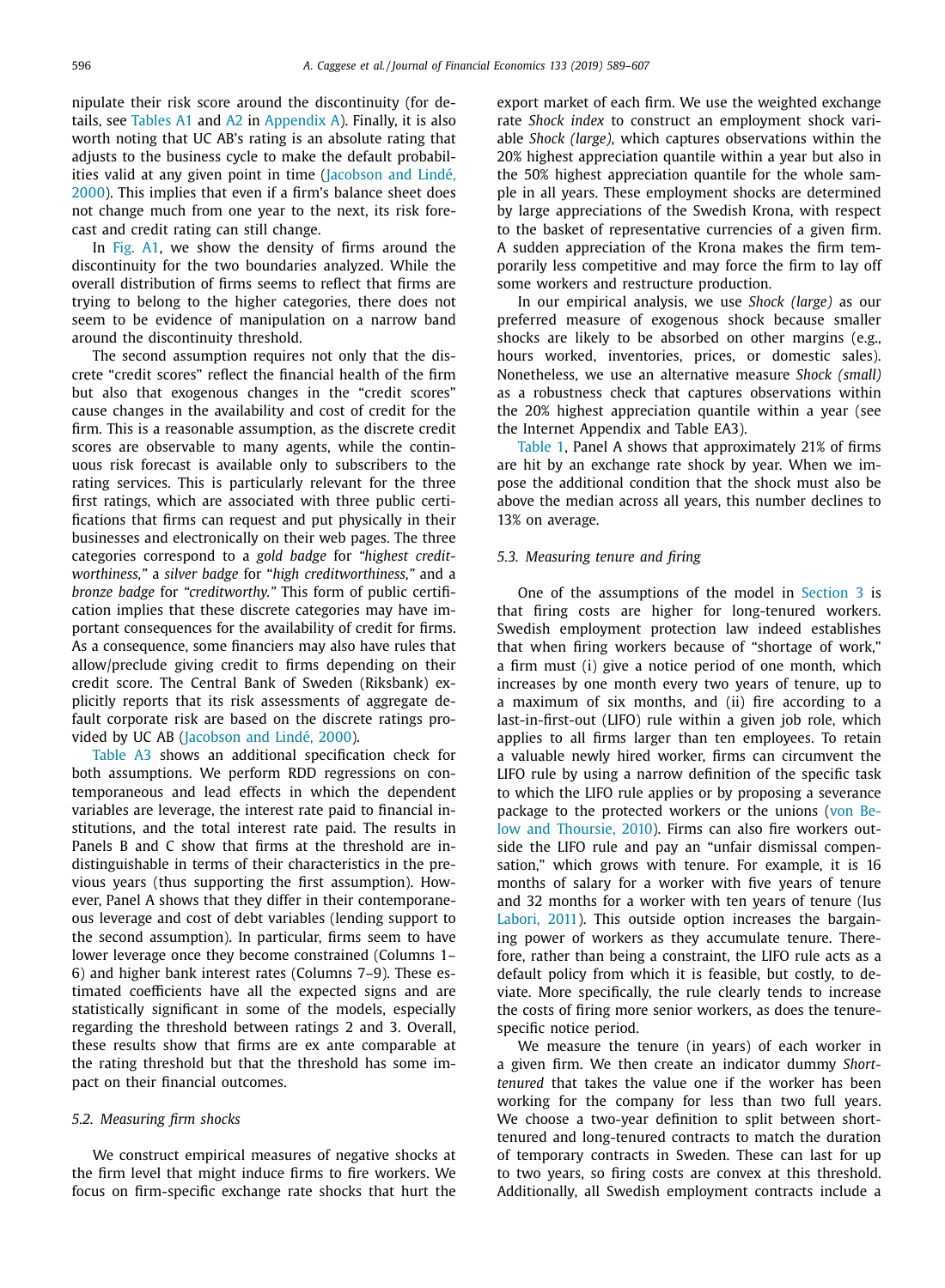<span id="page-8-0"></span>Summary statistics. This table shows summary statistics for firms (Panel A) and workers (Panel B). The sample period is 2001–2010. Shock is an exchange rate shock. In "Shock (small)" the exchange rate shock is equal to one for the 20% highest appreciation quantile within a year, and zero otherwise. Otherwise, we denote with "Shock (large)" the regressions in which we qualify as shocks larger appreciations, within the 20% highest appreciation quantile within a year, but also in the 50% highest appreciation quantile for the whole sample. Constrained is a categorical variable equal to  $1, \ldots, 3$  (1 = best rating, 3 = worst rating). Constrained 1 vs. 2 is a dummy that takes the value of one if the rating is 2. It is defined for firms with a rating of 1 or 2. Constrained 2 vs. 3 is a dummy that takes the value of one if the rating is 3. It is defined for firms with a rating of 2 or 3. Assets (log) measures the logarithm of total assets at the end of the calendar year. Firm age is the age of the firm in years (the variable is calculated from worker data (LISA) and, hence, truncated at year 1990). In our regression specifications we create categorical variables for firm age to deal with this issue. Workforce denotes the number of workers that are working in a firm (calculated from LISA). Workforce growth is the growth of the workforce between years t and  $t + 1$  in percent. Tenure 0-2 years | fired is the fraction of fired workers with tenure of 0–2 years among all fired workers. Tenure 0–2 years denotes the Fraction of workers with tenure 0–2 years. Fired is a dummy variable that is equal to one if a worker is fired in a given year. We consider a worker as fired if i) she moves to a new firm / no firm in the next year and ii) claims unemployment benefits in the current or in the next year. Tenure denotes the number of years a worker is with a given firm. Fired conditional on short and long tenure is based on short tenure (0–2 years) and long tenure (3 and more years). Age is the age of the worker in years. Female is a variable that takes the value of zero for men and one for women. Sources: SCB LISA, UC AB, Bolagsverket. ∗∗∗*p* < 0.01, ∗∗*p* < 0.05, <sup>∗</sup>*p* < 0.1.

*Panel A: Firm characteristics*

|                                           | Mean    | p25      | p50    | p75    | N     |
|-------------------------------------------|---------|----------|--------|--------|-------|
| Assets (log)                              | 17.339  | 16.351   | 17.096 | 18.060 | 97597 |
| Firm age                                  | 13.217  | 10.000   | 14.000 | 17.000 | 97607 |
| Workforce                                 | 101.822 | 16.000   | 27.000 | 61.000 | 97607 |
| Workforce growth                          | 0.010   | $-0.071$ | 0.000  | 0.089  | 97607 |
| Tenure 0-2 years   fired                  | 0.676   | 0.500    | 0.792  | 1.000  | 60958 |
| Fraction of workers with tenure 0-2 years | 0.339   | 0.190    | 0.308  | 0.452  | 97607 |
| FX Shock (small)                          | 0.213   | 0.000    | 0.000  | 0.000  | 97607 |
| FX Shock (large)                          | 0.131   | 0.000    | 0.000  | 0.000  | 97607 |
| Constrained                               | 1.899   | 1.000    | 2.000  | 3.000  | 97607 |
| Constrained 1 vs. 2                       | 0.403   | 0.000    | 0.000  | 1.000  | 67277 |
| Constrained 2 vs. 3                       | 0.528   | 0.000    | 1.000  | 1.000  | 57457 |
| .                                         |         |          |        |        |       |

*Panel B: Worker characteristics*

|                      | Mean   | D <sub>25</sub> | p50    | p75    | N         |
|----------------------|--------|-----------------|--------|--------|-----------|
| Age                  | 38.998 | 29.000          | 38.000 | 48.000 | 6,893,496 |
| Female               | 0.335  | 0.000           | 0.000  | 1.000  | 6.893.496 |
| Tenure               | 3.534  | 1.000           | 3.000  | 6.000  | 6.893.496 |
| Fired                | 0.062  | 0.000           | 0.000  | 0.000  | 6.893.496 |
| Fired   Short-tenure | 0.103  | 0.000           | 0.000  | 0.000  | 3.145.526 |
| Fired   Long-tenure  | 0.028  | 0.000           | 0.000  | 0.000  | 3,747,970 |

six-month trial period that entails a discrete jump in firing costs; however, given that we have only annual information, it is difficult to precisely define a tenure variable using this threshold. More generally, as explained above, the Swedish labor regulation entails that firing costs are monotonically growing and concave with respect to tenure. Skill acquisition within the firm is also likely to be convex and most pronounced in the first years of experience of workers. In Table EA6 in the Internet Appendix, we show that the results are qualitatively robust to using a tenure threshold of one or three years.

Unfortunately, there is no direct measure of firing in the data. The richness of the data, however, allows us to approximate firing quite precisely. We define a *Fired* dummy that is equal to one if a worker is becoming unemployed or if she changes jobs but receives unemployment benefits during the year of the transition. By imposing these restrictions, we aim to separate voluntary turnover from firing. Potentially, some of the fired workers in our sample leave voluntarily. $7$  This can add some noise to our estima-

<sup>7</sup> As a rule, workers in Sweden can access unemployment benefits if, during the previous year, they have worked at least six months and at least 80 h per calendar month.

tions and attenuate our results. Depending on the correlation between voluntary leaves, firings, and financing constraints, the voluntary leaves could also potentially bias our results. To explore this possibility, in a robustness check, we use more stringent definitions of firing, confirming all the results (see Table EA5). We also run regressions in which the dependent variable is voluntary leaves, defined as workers who switch from one firm to another without spending time unemployed. The results (reported in [Table](#page-12-0) 4) are reversed for the main variables of interest in this alternative specification. These two sets of results indicate that if we have some voluntary leaves misclassified as firings, they are likely to bias our results downwards.

Panel B of Table 1 shows an average tenure of 3.5 years. Note that the date when a worker joins the firm is not recorded in the data, so we measure in-sample tenure; therefore, we cannot identify very long-tenure workers (those joining before 1990). However, given our definition of tenure (short- vs. long-tenured) and the starting year of 2001 in our employment data, this data limitation is not a concern in our setting. The yearly turnover rate is between 16 and 18%. When we restrict turnovers to cases that can clearly be identified as firings (see above), this rate declines to 6.2%.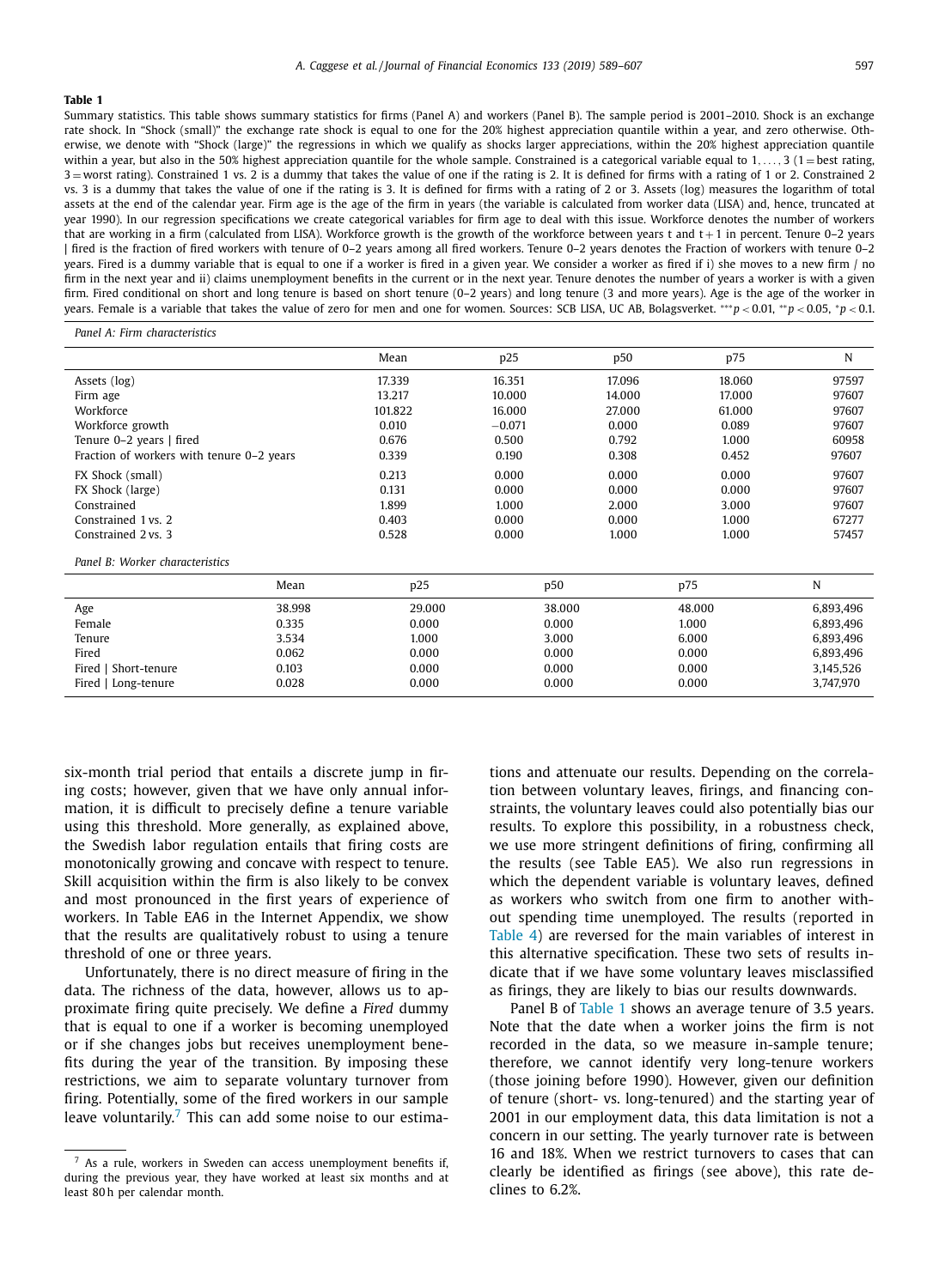## *5.4. Specifications*

#### *5.4.1. Firm-level regressions*

Consider the following firm-level specification:

$$
y_{ft} = \alpha + \theta \text{Shock}_{ft-1} + \beta_1 (C_{ft} * \text{Shock}_{ft-1}) + \beta_2 C_{ft} + \varepsilon_{ft}
$$
\n(10)

In this specification, the dependent variable is the fraction of short-tenured workers employed at the firm or other outcome variables related to employment or firm characteristics, such as the average skill level of workers or their expected wage profile. *Shock*<sub>ft−1</sub> is a firm-level appreciation shock lagged one period, and  $C_{ft}$  is a measure of financing constraints based on the firm credit ratings. In most specifications, *Cft* takes value *1* if the firm belongs to rating *1* (gold badge), value *2* if the firm belongs to rating *2* (silver badge) and value *3* if the firm belongs to rating *3* (bronze badge).

#### *5.4.2. Worker-level regressions*

We also use worker-level data in which each observation is measured at worker (*i*), firm (*f*), and year (*t*) levels. The following is the worker-level regression with double interaction:

$$
y_{ift} = \alpha + \theta \text{Shock}_{ft-1} + \beta_1 C_{ft} * \text{Shock}_{ft-1} + \beta_2 C_{ft} + \varepsilon_{it}
$$
\n(11)

where  $y_{\text{if}t}$  is a proxy for a worker being fired that measures whether the worker involuntarily leaves the firm in the period between  $t$  and  $t + 1$ . We would like to estimate this relation for workers of long and short tenure inside the firm. To compare the coefficients across the different types of workers, we run a nested fully interacted version of the regression.

The fully interacted version of the regression is as follows:

$$
y_{ift} = \alpha + \beta_1 \text{Shock}_{ft-1} + \beta_2 \text{Short\_tenured}_{it}
$$
  
+ $\beta_3 C_{ft} + \beta_4 (C_{ft} * \text{Shock}_{ft-1})$   
+ $\beta_5 (\text{Short\_tenured}_{it} * \text{Shock}_{ft-1})$   
+ $\beta_6 (C_{ft} * \text{Short\_tenured}_{it} * \text{Shock}_{ft-1}) + \varepsilon_{it}$  (12)

where *Short\_tenured*<sub>it</sub> is a dummy variable equal to one if the worker has two or fewer years of tenure. The estimation can be interpreted as a linear probability model of the likelihood of being fired. We pool all the years of each worker, so the results can be interpreted as a proportional hazard.

## *5.4.3. Identification strategy*

We use three different sets of regression specifications for both firm-level and worker-level analysis.

The first specification includes firm fixed effects and sector-year fixed effects; i.e., firm-level regression takes the following form:

$$
y_{ft} = \alpha + \delta_f + \gamma_{st} + \beta_1 \text{Shock}_{ft-1} + \beta_2 (C_{ft} * \text{Shock}_{ft-1}) + \beta_3 C_{ft} + \varepsilon_{ft}
$$
 (13)

where  $\delta_f$  is a firm fixed effect, and  $\gamma_{st}$  is a sector-year fixed effect. Similarly, the worker-level specification is equivalent to (13) with the same additional terms.

The effect in both specifications is identified within firm, net of any aggregate sector variation over time. Therefore, in this specification, any time-invariant characteristics of the firm or time-varying sector conditions that enter the firing decision in an additive way are absorbed.

The second specification takes advantage of the discrete nature of the credit ratings and estimates the effect of financing constraints at the boundaries of the discrete ratings. In the firm-level regressions, we include as additional control variables a polynomial of order 12 on the continuous credit score variable *P*(*risk forecast*). The firm-level specification therefore becomes<sup>8</sup>

$$
y_{ft} = \alpha + \delta_f + \gamma_{st} + P(risk\ forecast) + \beta_1 Shock_{ft-1} + \beta_2(C_{ft} * Shock_{ft-1}) + \beta_3C_{ft} + \varepsilon_{ft}.
$$
 (14)

The polynomial *P*(*risk forecast*) absorbs any continuous relation between financing constraints and the outcome variable, so  $\beta_2$  and  $\beta_3$  only capture discrete changes at the rating boundaries. The analogous specification at the worker level is

$$
y_{ift} = \alpha + \delta_f + \gamma_{st} + P(risk\ for\ each)
$$
  
+  $\beta_1$ Shock<sub>ft-1</sub> +  $\beta_2$ Short\_tenured<sub>it</sub>  
+  $\beta_3 C_{ft} + \beta_4 (C_{ft} * \text{Shock}_{ft-1})$  (15)  
+  $\beta_5 (\text{Short_tenured}_{it} * \text{Shock}_{ft-1})$   
+  $\beta_6 (C_{ft} * \text{Short_tenured}_{it} * \text{Shock}_{ft-1}) + \varepsilon_{it}$ 

The effect in both specifications is therefore identified at the boundaries between two ratings. As discussed in [Section](#page-6-0) 5.1, it is hard for firms to observe and manipulate their continuous credit rating with precision around a rating threshold. Hence, on a close boundary around the threshold, we can treat the assignment of a firm to each side of the threshold as random. Any potential confounding factors that are continuous at the threshold boundary (such as previous firing or hiring decisions) should therefore not participate in the identification.

The final specification is a within-firm-year specification in which we include firm-year fixed effects. The worker-level specification takes the following form:

$$
y_{ift} = \alpha + \delta_{ft} + \beta_1 \text{Short\_tenured}_{it}
$$
  
+  $\beta_2$  (Short\\_tenured<sub>it</sub> \* Shock<sub>ft-1</sub>)  
+  $\beta_3$  ( $C_{ft}$  \* Short\_tenured<sub>it</sub> \* Shock<sub>ft-1</sub>) +  $\varepsilon_{it}$ . (16)

The firm-year fixed effects absorb any effects that are common to both types of workers within the firm, even if they are time-varying. The estimates of this specification can therefore be interpreted as ceteris paribus of any additive time-varying effects that are common to both types of workers. Note that firm fixed effects, sector-year fixed

<sup>&</sup>lt;sup>8</sup> The order of the polynomial needs to be high enough to capture the continuous relation between the running variable (risk forecast) and any confounding factor that is continuous at the rating threshold. A polynomial of order 12 is sufficiently flexible, although the results are robust to using polynomials in and around this order.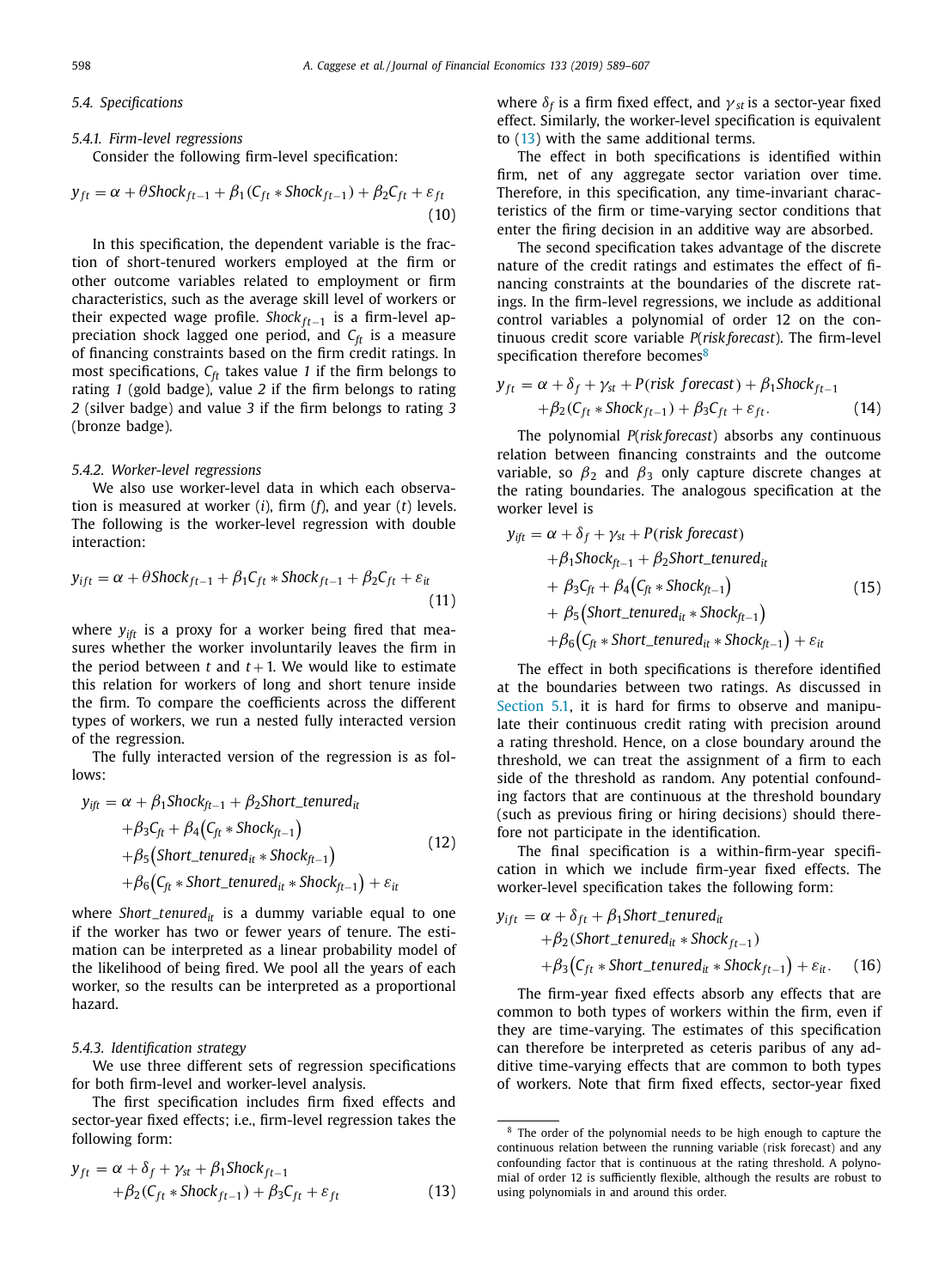<span id="page-10-0"></span>Financing constraints and workers' tenure. The dependent variable is the fraction of young tenured workers (0-2 years with the firm). Constrained is a categorical variable equal to 1,2,3 (1 = best rating, 3 = worst rating). Shock is an exchange rate shock. "Shock (large)" is equal to one for the 20% highest appreciation quantile within a year but also in the 50% highest appreciation quantile for the whole sample, and zero otherwise. Specifications (1) and (4) are simple (OLS) regressions with industry-year dummies. Specifications (2)–(3) and (5)–(6) include firm fixed effects. Specifications (3) and (6) use a regression discontinuity design (RDD) with polynomials. Polynomial indicates a polynomial of order 12 of the running variable "risk forecast." Sources: SCB LISA, UC AB, Bolagsverket. ∗∗∗*p* < 0.01, ∗∗*p* < 0.05, <sup>∗</sup>*p* < 0.1.

|                             |                  | Fraction of workers with tenure 0–2 years |             |            |            |          |  |  |
|-----------------------------|------------------|-------------------------------------------|-------------|------------|------------|----------|--|--|
|                             | $\left(1\right)$ | (2)                                       | (3)         | (4)        | (5)        | (6)      |  |  |
| Shock (large)               | $0.014***$       | $0.008**$                                 | $0.008**$   |            |            |          |  |  |
|                             | (0.005)          | (0.004)                                   | (0.004)     |            |            |          |  |  |
| Constrained                 | $0.043***$       | $0.015***$                                | $-0.003$    | $0.042***$ | $0.014***$ | $-0.004$ |  |  |
|                             | (0.001)          | (0.001)                                   | (0.003)     | (0.001)    | (0.001)    | (0.003)  |  |  |
| Shock (large) X constrained | $-0.014***$      | $-0.008***$                               | $-0.008***$ |            |            |          |  |  |
|                             | (0.002)          | (0.002)                                   | (0.002)     |            |            |          |  |  |
| Observations                | 97077            | 97077                                     | 97077       | 97077      | 97077      | 97077    |  |  |
| Polynomial on credit risk   | No               | No                                        | Yes         | No         | No         | Yes      |  |  |
| Industry-year fixed effects | Yes              | Yes                                       | Yes         | Yes        | Yes        | Yes      |  |  |
| Firm fixed effects          | No               | Yes                                       | Yes         | No         | Yes        | Yes      |  |  |

effects, the constraints variable, and the shock variable are all absorbed by the firm-year fixed effect. For this reason, the firm-level specification cannot be estimated with firmyear fixed effects. Note also that the second and third specifications are nested. However, the within-firm estimator is also nesting an RDD specification in which even timevarying polynomials on the running variable are used to absorb the continuous effect of the risk forecast variable on both types of workers.

#### **6. Results**

#### *6.1. Firm-level regressions*

We start our analysis by showing firm-level regressions in which the dependent variable is the fraction of workers with tenure between zero and two years inside the firm. The results in Columns 1–3 of Table 2 for the *Shock* variable are consistent across specifications and indicate that a negative export shock increases the fraction of shorttenured workers. The effect ranges between 1.4% and 0.8% across specifications. This is a relatively small effect considering that the fraction of workers with tenure under two years is 34%. Next, the coefficient on the *Constrained* variable shows that financially constrained firms (i.e., firms with a worse rating by one grade) have on average between 1.5 and 4.3% more short-tenured workers. There is a consistent pattern across all six columns depending on the variation that identifies the coefficient. More specifically, the effect is quite large across firms (4.3% per rating grade), but it is economically smaller once we introduce firm fixed effects (1.5% per rating grade), and it becomes zero in the RDD specification. This suggests that the buffering of short-tenured workers is linked to permanent changes in the firm's financial health, but it is less pronounced when financing constraints are temporary. This is also the case in our model, in which the accumulation of short-term workers by constrained firms is an equilibrium steadystate phenomenon. Finally, the results for the interaction term *Shock X Constrained* show that constrained firms have fewer short-tenured workers when exposed to a negative export shock. The effect is between  $-1.4$  and  $-0.8\%$  per

rating grade. Overall, the firm regressions suggest that in good times, constrained firms buffer short-tenured workers who are easier to fire in bad times. The results are consistent with the model, which predicts that in equilibrium, financially constrained firms employ more short-tenured workers on average (Hypothesis 2), and conditional on firing workers, they fire relatively more short-tenured than long-tenured workers, compared with less financially constrained firms (Hypothesis 4). These results are also consistent with those of [Caggese](#page-18-0) and Cuñat (2008), who focus on the type of employment contract used in equilibrium rather than on firing policies and tenure.

The main limitation of the firm results is that they simultaneously capture the effect of hiring, firing, separations, and workers accumulating tenure inside the firm. For this reason, in the next sets of regressions, we focus on worker-level regressions and specifically on firing.

#### *6.2. Worker-level regressions*

In [Table](#page-11-0) 3, we report worker-level regressions in which the dependent variable is a dummy variable that takes value one if a worker is fired within one year. The first set of specifications in Columns 1–4 does not contain the shock variable or its interactions. The results are quite consistent across specifications. Short-tenured workers are more likely to be fired at any point in time as the estimated likelihood of being fired is 6–7% higher for them. These effects are also very large in relative terms given an unconditional probability of being fired of 6.2% across all workers. Constrained firms are less likely to fire longtenured workers than unconstrained ones in the regression with firm fixed effects (Column 2), while the RDD specification in Column 3 shows no significant effect. The final result of the first four columns is that short-tenured workers are more likely to be fired in constrained firms. The effect is large and significant and ranges between 0.7 and 0.9%. Overall, these results are consistent with Hypothesis 1.

Columns 5–8 of [Table](#page-11-0) 3 show the fully interacted specification including exchange rate appreciation shocks. The non-interacted coefficients follow the same pattern as in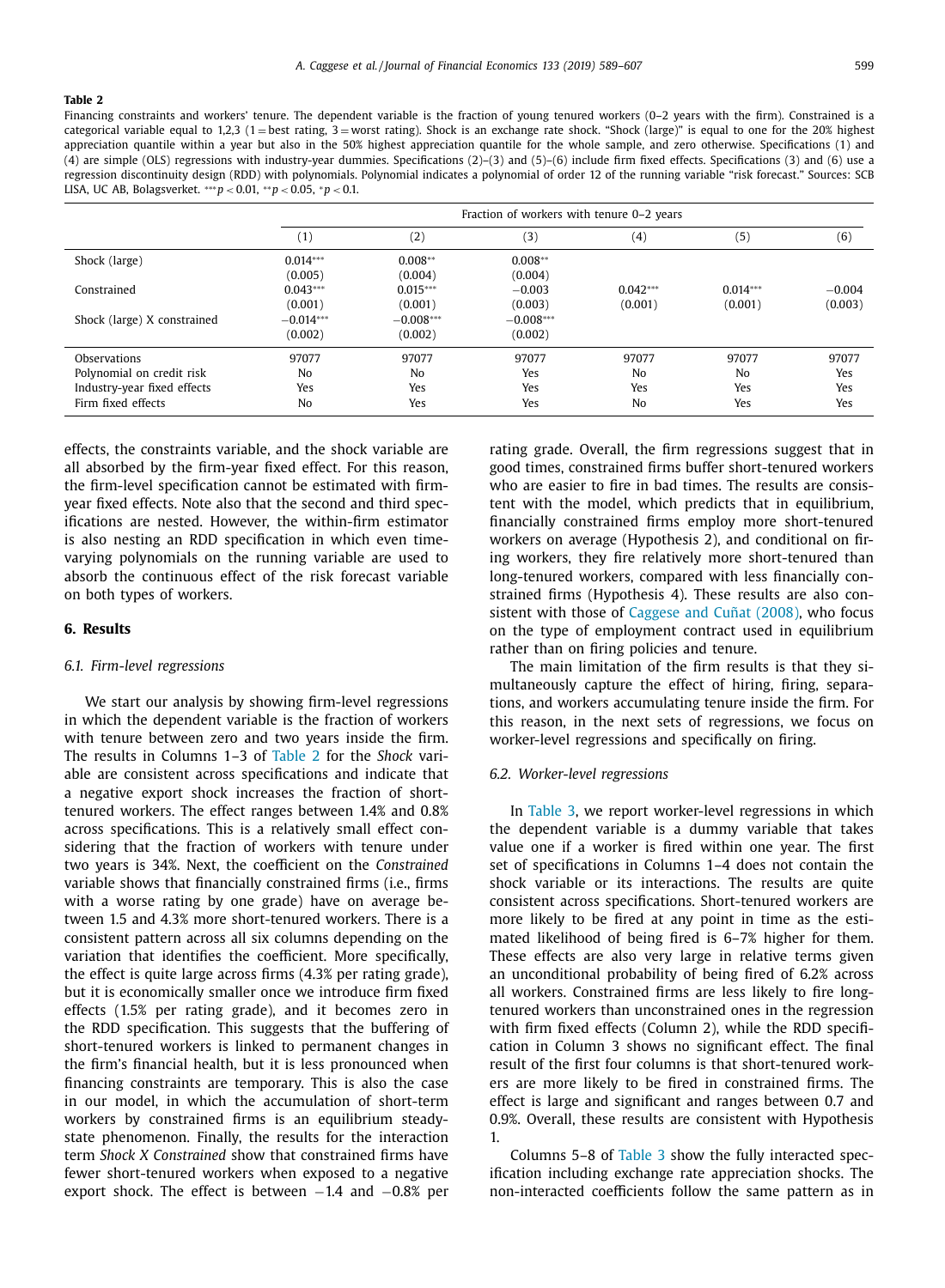<span id="page-11-0"></span>Financing constraints and firing. This table estimates regressions at the worker level. The dependent variable is a binary variable equal to one if the worker leaves the firm in period *t* and receives unemployment benefits afterwards, and zero otherwise. Shock (large) is an exchange rate shock. "Large" refers to shocks of larger appreciations, within the 20% highest appreciation quantile within a year, but also in the 50% highest appreciation quantile for the whole sample. Constrained is a categorical variable equal to 1,2,3 (1 = best rating, 3 = worst rating). Short-tenured is a dummy equal to one for workers with zero to two years of tenure, and zero otherwise. Polynomial indicates a polynomial of order 12 of the running variable "risk forecast." Sources: SCB LISA, UC AB, Bolagsverket. ∗∗∗*p* < 0.01, ∗∗*p* < 0.05, <sup>∗</sup>*p* < 0.1.

|                                                  | Fired next year          |                |            |                          |             |                |             |                          |
|--------------------------------------------------|--------------------------|----------------|------------|--------------------------|-------------|----------------|-------------|--------------------------|
|                                                  | (1)                      | (2)            | (3)        | (4)                      | (5)         | (6)            | (7)         | (8)                      |
| Short-tenure                                     | $0.058***$               | $0.060***$     | $0.060***$ | $0.066***$               | $0.064***$  | $0.064***$     | $0.064***$  | $0.070***$               |
|                                                  | (0.000)                  | (0.000)        | (0.000)    | (0.000)                  | (0.000)     | (0.000)        | (0.000)     | (0.001)                  |
| Shock (large)                                    |                          |                |            |                          | $0.002***$  | $0.009***$     | $0.009***$  |                          |
|                                                  |                          | -              |            | $\equiv$                 | (0.001)     | (0.001)        | (0.001)     | $\overline{\phantom{0}}$ |
| Short-tenure X Shock (large)                     |                          |                |            | Ξ.                       | $-0.033***$ | $-0.024***$    | $-0.024***$ | $-0.024***$              |
|                                                  |                          |                |            | $\equiv$                 | (0.001)     | (0.001)        | (0.001)     | (0.001)                  |
| Constrained                                      | $0.007***$               | $-0.003***$    | $-0.000$   | Ξ.                       | $0.007***$  | $-0.002***$    | $-0.000$    |                          |
|                                                  | (0.000)                  | (0.000)        | (0.001)    |                          | (0.000)     | (0.000)        | (0.001)     | $\overline{\phantom{0}}$ |
| Short-tenure X constrained                       | $0.009***$               | $0.007***$     | $0.007***$ | $0.007***$               | $0.007***$  | $0.006***$     | $0.006***$  | $0.006***$               |
|                                                  | (0.000)                  | (0.000)        | (0.000)    | (0.000)                  | (0.000)     | (0.000)        | (0.000)     | (0.000)                  |
| Shock (large) $=$ 1 X constrained                |                          |                |            |                          | $-0.000$    | $-0.002***$    | $-0.002***$ |                          |
|                                                  |                          |                |            | $\overline{\phantom{0}}$ | (0.000)     | (0.000)        | (0.000)     |                          |
| Short-tenure X Shock (large) = $1$ X constrained | $\overline{\phantom{0}}$ | -              |            | $\equiv$                 | $0.008***$  | $0.006***$     | $0.006***$  | $0.006***$               |
|                                                  | -                        | -              |            | $\equiv$                 | (0.001)     | (0.001)        | (0.001)     | (0.001)                  |
| Observations                                     | 6,887,539                | 6,887,539      | 6,887,539  | 6,887,539                | 6,887,539   | 6,887,539      | 6,887,539   | 6,887,539                |
| Polynomials                                      | No                       | N <sub>o</sub> | Yes        | No                       | No          | N <sub>0</sub> | Yes         | N <sub>0</sub>           |
| Industry-year fixed effects                      | Yes                      | Yes            | Yes        | Yes                      | Yes         | Yes            | Yes         | Yes                      |
| Firm fixed effects                               | No                       | Firm           | Firm       | Firm-year                | No          | Firm           | Firm        | Firm-year                |

Columns 1–4. The shock variable is associated with a positive and significant coefficient. Moreover, the interaction between shock and short-tenure is negative and significant. In other words, when a shock hits unconstrained firms, they deviate from the LIFO policy and fire more long-tenured and fewer short-tenured workers relative to normal times, confirming Hypothesis 3. The overall effect on firing is relatively small (under 1% compared with a baseline firing rate of 6%). This is consistent with a temporary shock and the identification of over-deviations from an industry-year average. However, the composition of fired workers changes substantially in shock times for unconstrained firms. This *broad firing* effect of unconstrained firms may have long-term positive effects, as it allows unconstrained firms to fire the least productive workers across all tenure categories. This effect also explains the result of the firm regressions, showing that tenure decreases when firms are exposed to a shock. However, the next set of coefficients shows that this broad firing effect is not present in financially constrained firms.

The effect of the shock for the firing of long-tenured workers by financially constrained firms (the coefficient of *Shock X Constrained*) is negative and significant. This result is consistent with the model predictions that the costs of firing long-term workers are higher for financially constrained firms. Finally, the interaction between shorttenured, constrained, and a negative shock has a clear positive coefficient across all specifications. Financially constrained firms fire an abnormally large fraction of short-tenured workers when they face a negative shock, confirming Hypothesis 4. The effect in Columns 5–8 ranges between 0.6% and 0.8%. This represents an increase of 10– 12.5% of the average firing probability. Taken together, the results show that in normal times, the firing rate of shorttenured workers is three times higher than that of longtenured workers in unconstrained firms (gold badge) but five times higher in constrained firms (bronze badge). During shock times, the firing differential narrows down to a factor below two for unconstrained firms, but the convergence of firing rates is absent for constrained firms.

The magnitude of these effects appears even more striking once put in perspective with the size of the financing constraints captured by the rating. Given that we focus on relatively healthy firms, the differences in access to credit across ratings are small. For example, our estimates in [Table](#page-17-0) A3 in [Appendix](#page-16-0) A show increases with the average interest rates paid between 0.16 and 0.30%. Alternatively, one can use, as benchmark, a risk-neutral calculation in which lenders expect a return of 6%, a recovery rate in case of default of 35%, and the average default rates for each rating category. Such an exercise yields differences in the average interest rates of 0.24% across gold-silver ratings and 0.78% across silver-bronze ratings. Junior loans could have a higher rate differential due to lower recovery rates, but in any case, the effect is bounded between 0.37% for the gold-silver transition and 1.21% for the silver-bronze transition when we assume zero recovery rates. $9$  Overall, the firms in our sample are financially healthy, although there are clear differences in the interest rates they pay that signify their different degrees of credit constraints.

# *6.3. Robustness checks*

We run a number of robustness checks to confirm the results in the previous two sections. Unless otherwise specified, the results and the details of the robustness checks are shown in Section EA2 of the Internet Appendix. We start with the definition of constrained and shock. We

<sup>9</sup> See Internet Appendix 3 for related calculations.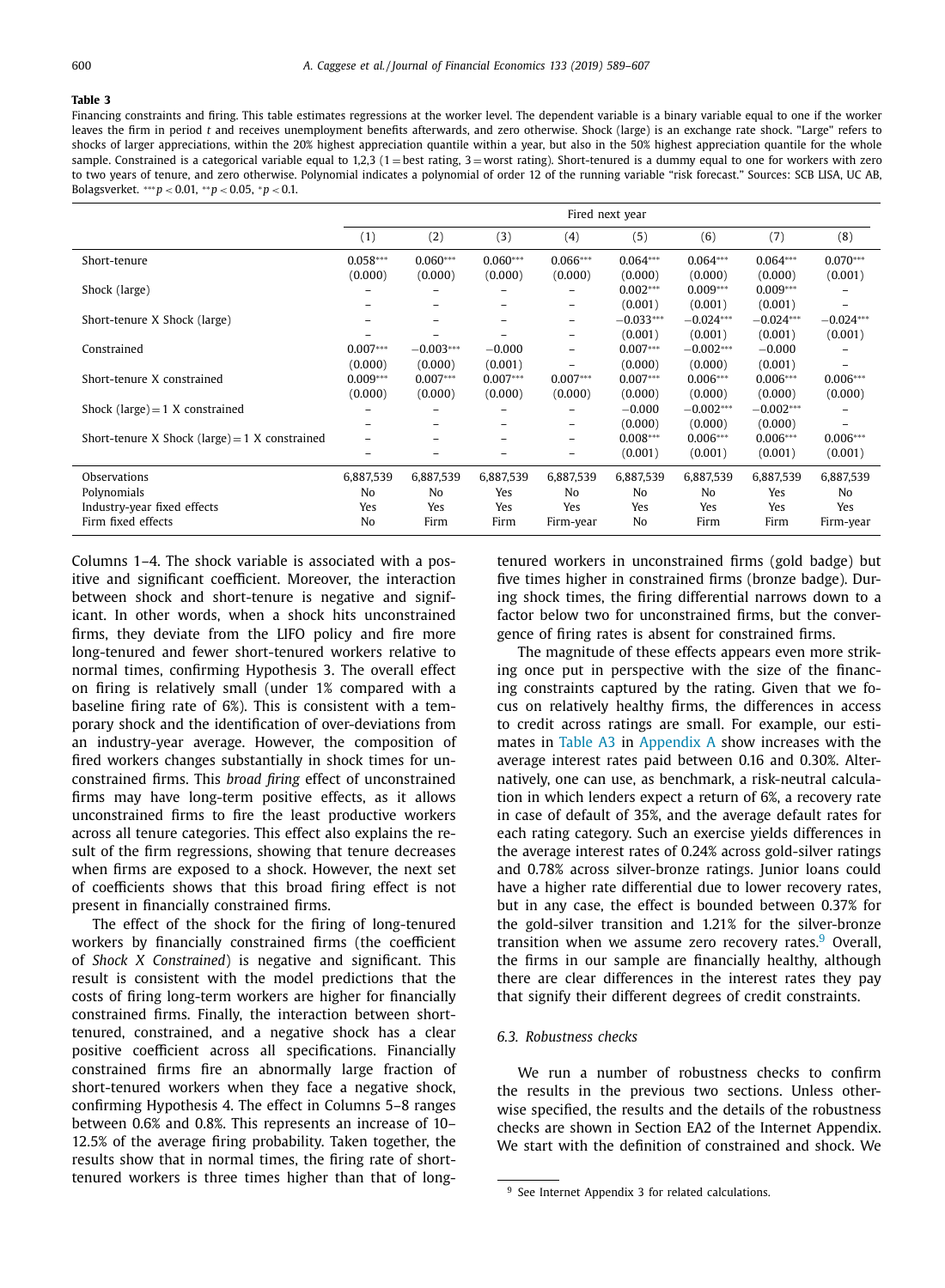<span id="page-12-0"></span>Financing constraints and voluntary turnover. This table estimates regressions at the worker level. The dependent variable is binary variable equal to one if the worker moves between periods  $t$  and  $t+1$  to a new firm and does *not* receive any unemployment benefits, and zero otherwise. Shock (large) is an exchange rate shock. "Large" refers to shocks of larger appreciations, within the 20% highest appreciation quantile within a year, but also in the 50% highest appreciation quantile for the whole sample. Constrained is a categorical variable equal to 1,2,3 (1 = best rating, 3 = worst rating). Short-tenured is a dummy equal to one for workers with zero to two years of tenure, and zero otherwise. Polynomial indicates a polynomial of order 12 of the running variable "risk forecast." Sources: SCB LISA, UC AB, Bolagsverket. ∗∗∗*p* < 0.01, ∗∗*p* < 0.05, <sup>∗</sup>*p* < 0.1.

|                                                  | Voluntary turnover |             |             |             |  |  |
|--------------------------------------------------|--------------------|-------------|-------------|-------------|--|--|
|                                                  | (1)                | (2)         | (3)         | (4)         |  |  |
| Short-tenure                                     | $0.040***$         | $0.035***$  | $0.035***$  | $0.040***$  |  |  |
|                                                  | (0.001)            | (0.001)     | (0.001)     | (0.001)     |  |  |
| Shock (large)                                    | $-0.005***$        | $-0.008***$ | $-0.008***$ |             |  |  |
|                                                  | (0.001)            | (0.001)     | (0.001)     | -           |  |  |
| Short-tenure X Shock (large)                     | $-0.004***$        | $0.008***$  | $0.008***$  | 0.000       |  |  |
|                                                  | (0.001)            | (0.001)     | (0.001)     | (0.002)     |  |  |
| Constrained                                      | $0.007***$         | $0.001***$  | $0.004***$  |             |  |  |
|                                                  | (0.000)            | (0.000)     | (0.001)     |             |  |  |
| Short-tenure X constrained                       | 0.000              | $-0.001***$ | $-0.001***$ | $-0.002***$ |  |  |
|                                                  | (0.000)            | (0.000)     | (0.000)     | (0.000)     |  |  |
| Shock (large) $= 1$ X constrained                | $0.006***$         | $0.008***$  | $0.007***$  |             |  |  |
|                                                  | (0.000)            | (0.001)     | (0.001)     |             |  |  |
| Short-tenure X Shock (large) = $1$ X constrained | $-0.001*$          | $-0.005***$ | $-0.005***$ | $-0.001$    |  |  |
|                                                  | (0.001)            | (0.001)     | (0.001)     | (0.001)     |  |  |
| Observations                                     | 6,887,537          | 6,887,537   | 6,887,537   | 6,887,537   |  |  |
| Polynomials                                      | N <sub>0</sub>     | No          | Yes         | No          |  |  |
| Industry-year fixed effects                      | Yes                | Yes         | Yes         | Yes         |  |  |
| Firm fixed effects                               | No                 | Firm        | Firm        | Firm-year   |  |  |

explore the individual rating boundaries (gold-silver and silver-bronze) and focus on firms in which a downgrade is most surprising (those that were Gold for two years in a row before a downgrade). We also define the shock within a year using the *Shock (small)* variable definition. The results of these alternative specifications are consistent with the previous ones.

We then move on to the *Firing* variable. We consider two more stringent definitions of firing: the first one requires as additional condition at least 180 days of unemployment. The second one requires a drop in income of at least 10% when leaving the job. The results are stronger under these stricter definitions (see Table EA5). Moreover, in Table 4, we look at turnovers that are likely to be voluntary. We define voluntary as a turnover in which a worker switches across firms and does not claim unemployment benefits in between. This variable also used in [Baghai](#page-18-0) et al. (2016) should capture mostly voluntary leaves and very few firings. When we use this definition of voluntary turnover instead of firings, the main results no longer hold. The specifications with firm fixed effects in Table 4 show that after a demand shock, in a financially unconstrained firm, short-tenured workers are actually more likely than long-tenured ones to voluntarily leave, thus reversing the positive reallocation effect found using the fired workers indicator. Moreover, the triple interaction coefficient is negative and significant instead of positive and significant. Overall, these results suggest that any misclassification of voluntary leavers as fired workers would actually dampen our results and is not driving them.

We also explore alternative tenure cuts to define shorttenured and long-tenured workers who use either a threeyear threshold to define short-tenured or definitions that exclude workers of less than one year of tenure from the analysis. The results are, again, consistent with those in the previous two sections (see Table EA6).

The effect of exchange rate shocks is potentially heterogeneous across firms if firms are able to hedge their exposure through exchange rate derivatives. To rule out that this is a factor affecting our results, we also run regressions (Table EA7) in which we exclude firms with any financial assets (including derivatives). The results are robust to this exclusion. Note also that when firms hedge, they tend to hedge their profits directly and not their exports, so the marginal employment choices of hedged and non-hedged firms should be the same.

#### **7. Direct evidence on misallocation**

The previous section shows evidence of firing policies being distorted by the presence of financing constraints. In light of the model, these distortions imply labor misallocation because more financially constrained firms fire an inefficiently large share of workers with high productivity growth prospects. However, it is possible that other frictions not covered by the model make financially unconstrained firms make suboptimal decisions that could be attenuated by the presence of financing constraints. To rule out this possibility, in this section, we aim to provide direct evidence of this misallocation by focusing on the *quality* of workers who are fired and retained by constrained and unconstrained firms. We assess the quality of workers using measures of their permanent productivity and their future productivity. In particular, two productivity measures are calculated from separate wage regressions: a worker's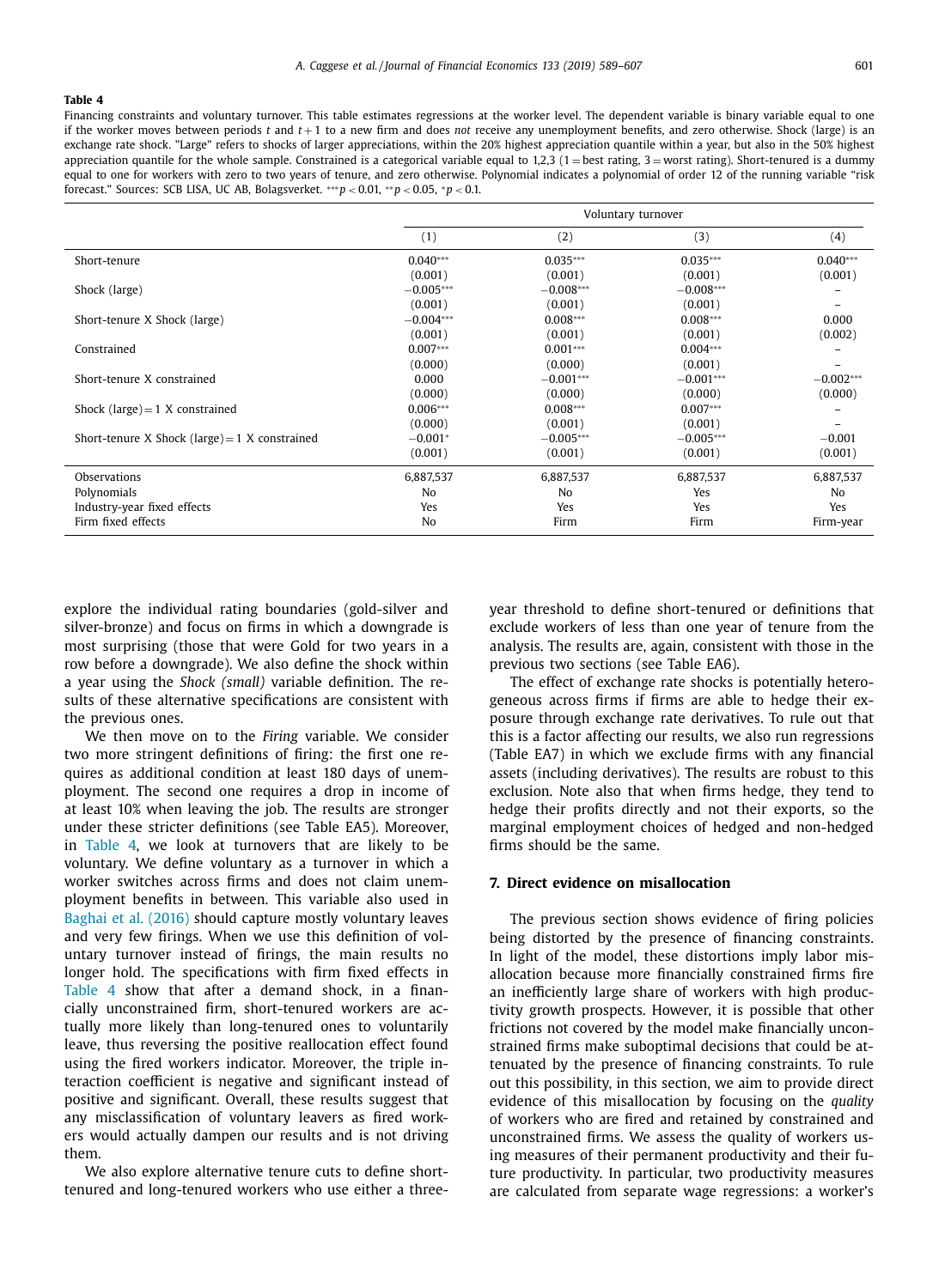<span id="page-13-0"></span>Worker profiles. Short-tenure: Fired vs. stayers. The dependent variable is the average worker fixed effect of a wage regression including a third order polynomial on age, firm and year fixed effects averaged at a firm level for low tenured workers (0–2 years with the firm) that are fired or stay with the firm. Constrained is a categorical variable equal to 1, 2, or 3 (1 = best rating, 3 = worst rating). Shock (large) is an exchange rate shock. "Large" refers to shocks of larger appreciations, within the 20% highest appreciation quantile within a year, but also in the 50% highest appreciation quantile for the whole sample. Sources: SCB LISA, UC AB, Bolagsverket. ∗∗∗*p* < 0.01, ∗∗*p* < 0.05, <sup>∗</sup>*p* < 0.1.

|                             | Worker wage fixed effect |           |             |             |  |  |
|-----------------------------|--------------------------|-----------|-------------|-------------|--|--|
|                             | Fired                    |           |             | Stayers     |  |  |
|                             | (1)                      | (2)       | (3)         | (4)         |  |  |
| Shock (large)               | $-0.030*$                | $-0.027*$ | $-0.012**$  | $-0.015***$ |  |  |
|                             | (0.016)                  | (0.014)   | (0.005)     | (0.004)     |  |  |
| Constrained                 | $-0.011***$              | $-0.006$  | $-0.020***$ | $-0.003***$ |  |  |
|                             | (0.003)                  | (0.004)   | (0.001)     | (0.001)     |  |  |
| Shock (large) X constrained | $0.016**$                | $0.016**$ | $0.010***$  | $0.009***$  |  |  |
|                             | (0.008)                  | (0.007)   | (0.003)     | (0.002)     |  |  |
| Observations                | 5526                     | 5526      | 39,184      | 39,184      |  |  |
| Industry-year fixed effects | Yes                      | Yes       | Yes         | Yes         |  |  |
| Firm fixed effects          | No                       | Yes       | No          | Yes         |  |  |

predicted wage fixed effect and a worker's expected wage growth. We relate these measures to the firing policies of constrained and unconstrained firms distinguishing between when they are in normal times and when they are experiencing negative shocks.

# *7.1. Skill composition of fired and retained short-tenured workers*

We explore the skill composition of short-tenured workers who are fired and retained. We estimate a wage regression that includes a third-order polynomial on workers' potential work experience (age minus six minus years of education), year and firm fixed effects, as well as a worker fixed effect. The worker fixed effect can be interpreted as an estimate of the worker's time-invariant skills (see [Abowd](#page-18-0) et al., 1999). We then run follow-up regressions (reported in Table 5) in which the dependent variable is the average skill level of short-tenure workers (average worker fixed effect) who are fired or retained in a given year.<sup>10</sup> The regressions follow a similar structure as the two first columns of [Table](#page-10-0) 2, and it is important to interpret both sets of results jointly, as the interpretation of the average skill level of fired and retained workers depends on the firing intensity of the firm.

Columns 1 and 2 show the skill profile of short-tenured workers who are fired. The first observed effect is that *Shock* is associated with a reduction in the skills of fired short-term workers. The effect is sizeable, decreasing the average salary fixed effect of a fired worker by 2.7– 3%. The skill reduction is consistent with the results in [Table](#page-11-0) 3; large negative shocks are used by firms to fire across the tenure spectrum. More long-tenured workers but fewer short-tenured workers are fired. The negative coefficient therefore reflects that when fewer short-tenured workers are fired, those fired have lower skills (i.e., are more selected). More generally, if we think of tenure as a continuum, given that the last-in-first-out pattern in firing is relaxed during negative shocks, we expect that the firms' sorting of workers relies less on tenure and more on productivity. As the sorting of short-tenured workers according to their skill level becomes more pronounced, worse workers get fired. This *broad firing* effect suggests that temporary negative shocks can serve as a positive reallocation event in which unconstrained firms fire their less productive workers across the tenure spectrum.

Next, the coefficient on *Constrained* is also negative and significantly different from zero in the regression without firm fixed effects. This reflects the average skill-level effect of fired workers in constrained firms relative to unconstrained firms during normal times. Two counteracting effects are at work here. Constrained firms during normal times have firing policies that are closer to a last-in-firstout rule. This would predict a positive coefficient (more skilled short-term workers are fired). Simultaneously, as shown in [Tables](#page-10-0) 2 and [3,](#page-11-0) constrained firms accumulate short-term workers during good times and fire more of them during periods with a negative trade shock. This second effect predicts a negative coefficient that dominates in the cross-sectional regression in Column 1.

Finally, the effect of *Shock X Constrained* in Table 5 is positive and significant. This shows that the effects of negative export shocks on unconstrained firms are lower for mid-constrained firms (rating 2) or are non-existent for the most constrained firms in our sample (rating 3). This is evidence of a misallocation effect. When hit by negative shocks, constrained firms are forced to fire more skilled workers in order to reduce costs arising from severance pay or because more skilled workers are too costly to retain, given their intertemporal wage profiles.

Columns 3 and 4 of Table 5 display the analysis of stayers. In general, the coefficients of stayers comove with the coefficients of fired workers. The coherence of the coefficients on fired and stayers is consistent with firms firing workers who are less skilled than those whom they re-

<sup>&</sup>lt;sup>10</sup> The model has clear predictions about firms' policies for firing shorttenured workers. The model also has predictions with respect to longtenured workers, but these depend on the assumptions made about the productivity transitions between short-tenured and long-tenured workers. For this reason, we focus on short-tenured workers only.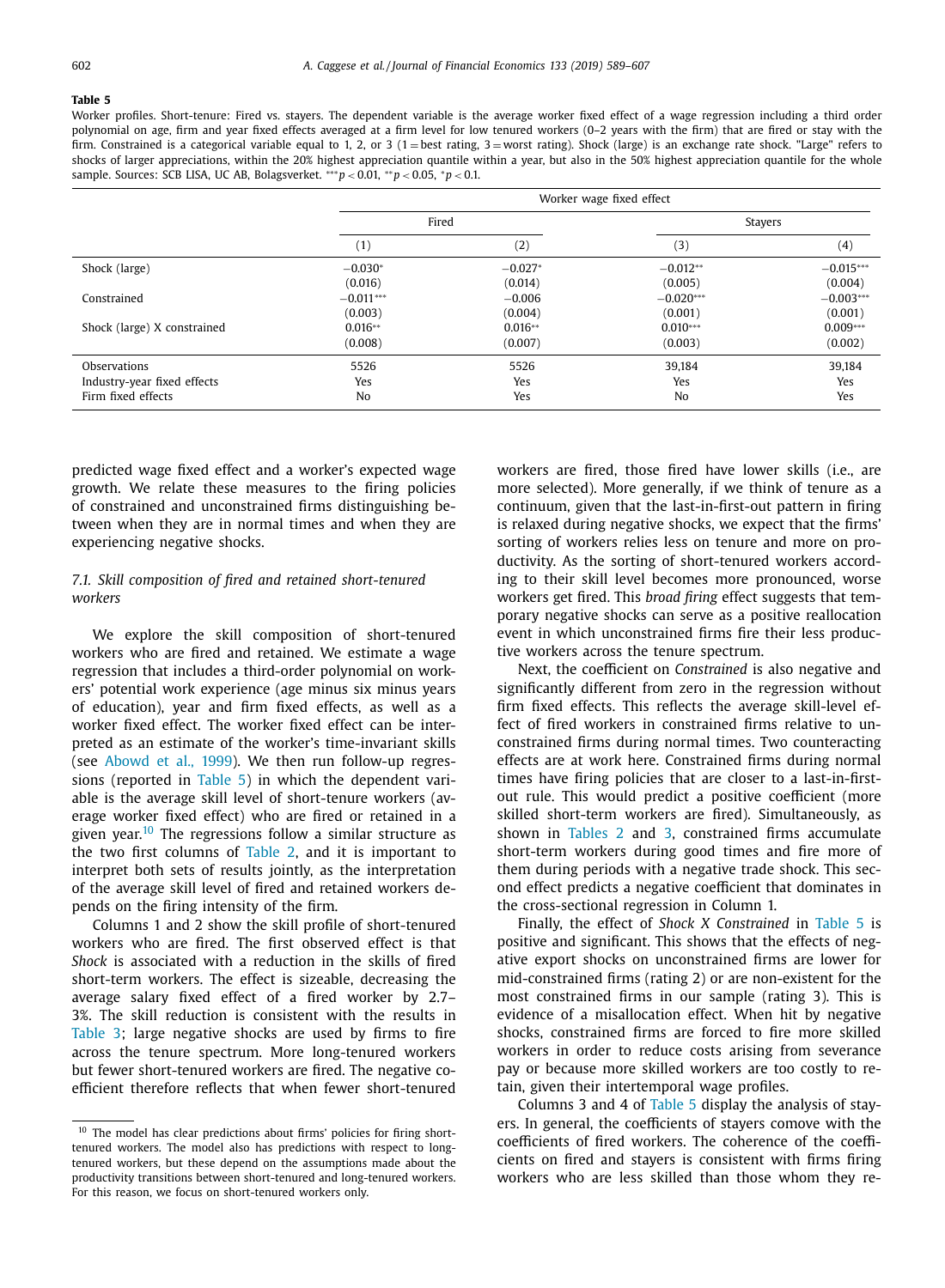tain. It is also consistent with the missing category (workers who leave the firm voluntarily) not being highly correlated with the variables of interest. Note that if firms used a strict threshold strategy to fire their least able workers and there were no voluntary separations, the two coefficients would comove by construction. A positive coefficient indicates a higher firing threshold (the average worker fired is better) and a higher skill level of the retained worker. The interpretation of the results is similar to that of Columns 1 and 2. For unconstrained firms exposed to a negative export shock, short-tenured stayers tend to have a lower skill level, which is consistent with more firings of longer-tenured workers and fewer firings of shorttenured ones. Constrained firms tend to hoard more shorttenured workers in good times; hence, their average skill level is lower. Note, however, that this effect is large in the cross section, with a 2% wage difference (Column 3), but very small once we add fixed effects (0.3% wage difference, Column 4). This is consistent with the results in Columns 2 and 5 of [Table](#page-10-0) 2, which show that the accumulation of short-tenured workers is largely a cross-sectional phenomenon, and it is less prominent when we focus on temporary shocks to financing constraints. Finally, the main result of interest is that the interaction between negative export shocks and constraints is positive. As observed in [Tables](#page-10-0) 2 and [3,](#page-11-0) constrained firms fire more short-tenured workers when exposed to a negative shock, and the average quality of the workers who stay is higher for these firms, precisely because they are letting some of their good workers go. The size of the coefficient is similar than the one for unconstrained firms. This means that the *broad firing* effect that shocks have on unconstrained firms cancels out for mid-constrained firms (rating 2), while for firms with high constraints (rating 3), the effect is reversed.

Taken jointly with the results in the previous section, the results in [Table](#page-13-0) 5 show, first, that the skill profile of workers who are fired or stay in the firm is generally consistent with the use of a rule that resembles a threshold strategy within a tenure category. Second, unconstrained firms have a *broad firing* policy after negative shocks, when they fire across all tenures and retain more skilled workers. Finally, constrained firms deviate less from the LIFO policy; they fire more short-tenured workers following a negative shock, and these workers have higher skill levels.

# *7.2. Expected productivity growth and firing of workers*

In [Table](#page-15-0) 6, we explore the expected wage profiles of fired workers in constrained and unconstrained firms. As shown in the model, retaining workers with a steep intertemporal productivity profile is akin to an investment decision. Firms must maintain a currently unproductive short-tenured worker as they wait for a future expected productivity increase. Wage compression plays a dual role in this prediction: first, wages smooth the intertemporal changes in worker productivity, so workers with low productivity are overpaid with respect to their productivity, and workers with high productivity are relatively underpaid. Second, wages underreact to differences in worker productivity, so they are a good proxy of the profit that firms extract from a given worker (i.e., on average, a higher

paid worker overcompensates for the higher wage with even higher productivity levels).

To approach this question, we first run a regression of the three-year future wage growth of a worker as a function of a potential experience (age minus six minus years of education), demographic information and family composition (gender, number of children, and marital status), as well as very detailed educational achievements (grades and program in high school and highest level of education). The model is similar to the model in Böhm et al. [\(2015\),](#page-18-0) who estimate predicted cognitive skills for the whole Swedish population. We estimate the model running a regression that uses unconstrained firms only (rating  $= 1$ ) to avoid a scenario in which the distortions associated with financing constraints introduce any biases. We then predict the wage growth for all workers in the sample and create a dummy variable (*High wage growth*) that takes value one if the worker is predicted to have a wage growth above the median wage growth of the whole population. We include an RDD specification without fixed effects and the same specifications as in Columns 3 and 4 of [Table](#page-11-0) 3 (RDD with fixed effects and firm-year fixed effects).

Columns 1–3 of [Table](#page-15-0) 6 include only short-tenured workers, and Columns 4–6 include only long-tenured workers. The results show, in the first row, that workers with low productivity today (relative to their future productivity) tend to be fired more often. This effect is stronger for short-tenured workers: if retaining some workers (e.g., short-tenured workers) is akin to an investment decision, it is likely that these workers get fired more often than those who already have a high realized productivity. This effect is emphasized for constrained firms, as shown by the coefficients on *Constrained X High wage growth*. Given that retaining these workers is a form of investment, constrained firms fire them more often. The effect is substantial, as the likelihood of being fired is approximately 10% higher per rating (i.e., 20% higher when going from gold to bronze ratings).

The second row shows that when firms experience productivity shocks, this effect is attenuated, and fewer workers with high expected future wage growth are fired. Moreover, the coefficient of *Shock* is positive (in the regressions with firm fixed effects), indicating that more workers with low future expected wage growth are fired. This is consistent with the results of [Tables](#page-11-0) 3 and [5.](#page-13-0) Negative shocks are used by firms to fire more long-tenured workers, workers with higher firing costs, and workers with low future expected productivity growth. However, this effect is significantly attenuated for constrained firms. The positive coefficient of the triple interaction *High wage growth* X *Shock (large)* X *Constrained* indicates that constrained firms facing a shock fire their most promising workers, in contrast with the firing policy of unconstrained firms. These results are consistent throughout the three specifications.

The results are also consistent for both short-tenured and long-tenured workers. However, they are larger for short-tenured workers. This is consistent with steeper wage profiles, and higher option values (as defined in the model), among short-tenured workers. It is also consistent with firing costs being higher for long-tenured workers, making productivity profiles less relevant. In the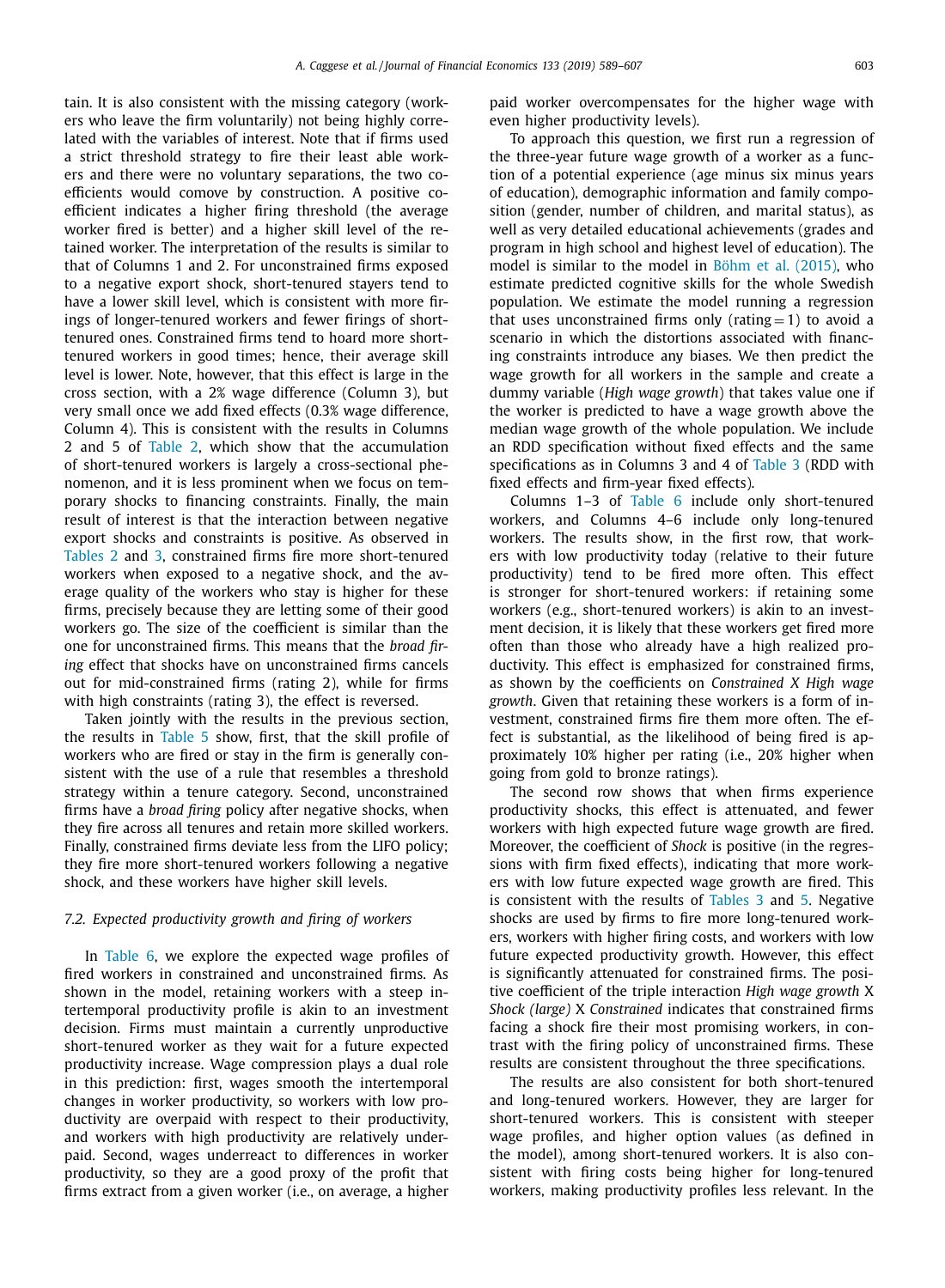<span id="page-15-0"></span>Financing constraints and wage profiles. This table estimates regressions at the worker level. The dependent variable is a binary variable equal to one if the worker leaves the firm in period *t* and receives unemployment benefits afterwards, and zero otherwise. Specifications (1)–(3) focus on short-tenured workers and (4)–(6) on long-tenured workers. Short-tenured is a dummy equal to one for workers with zero to two years of tenure, and zero otherwise. Long-tenured is a dummy equal to one for workers with more than two years of tenure, and zero otherwise. High wage growth takes value one if the worker is above the median predicted wage growth in a regression that uses only unconstrained firms. Shock (large) is an exchange rate shock. "Large" refers to shocks of larger appreciations, within the 20% highest appreciation quantile within a year, but also in the 50% highest appreciation quantile for the whole sample. Constrained is a categorical variable equal to 1, 2, or 3.  $(1 = best rating, 3 = worst rating)$ . Polynomial indicates a polynomial of order 12 of the running variable "risk forecast." Sources: SCB LISA, UC AB, Bolagsverket. ∗∗∗*p* < 0.01, ∗∗*p* < 0.05, <sup>∗</sup>*p* < 0.1.

|                                                | Fired next year |               |                |                |             |                |  |  |
|------------------------------------------------|-----------------|---------------|----------------|----------------|-------------|----------------|--|--|
|                                                |                 | Short-tenured |                | Long-tenured   |             |                |  |  |
|                                                | (1)             | (2)           | (3)            | (4)            | (5)         | (6)            |  |  |
| High wage growth                               | $0.050***$      | $0.040***$    | $0.038***$     | $0.008***$     | $0.008***$  | $0.008***$     |  |  |
|                                                | (0.001)         | (0.001)       | (0.001)        | (0.000)        | (0.000)     | (0.000)        |  |  |
| High wage growth X Shock (large)               | $-0.030***$     | $-0.024***$   | $-0.014***$    | 0.000          | $-0.002*$   | $-0.002**$     |  |  |
|                                                | (0.002)         | (0.002)       | (0.002)        | (0.001)        | (0.001)     | (0.001)        |  |  |
| High wage growth X constrained                 | $0.006***$      | $0.004***$    | $0.004***$     | $0.004***$     | $0.003***$  | $0.003***$     |  |  |
|                                                | (0.000)         | (0.000)       | (0.000)        | (0.000)        | (0.000)     | (0.000)        |  |  |
| High wage growth X Shock (large) X constrained | $0.010***$      | $0.009***$    | $0.004***$     | $-0.001$       | 0.001       | $0.001*$       |  |  |
|                                                | (0.001)         | (0.001)       | (0.001)        | (0.001)        | (0.001)     | (0.001)        |  |  |
| Shock (large) $=$ 1                            | $-0.004***$     | $0.020***$    |                | $-0.000$       | $0.005***$  |                |  |  |
|                                                | (0.002)         | (0.002)       |                | (0.001)        | (0.001)     |                |  |  |
| Constrained                                    | $0.004***$      | $-0.004***$   |                | $-0.002***$    | $-0.003***$ |                |  |  |
|                                                | (0.001)         | (0.001)       |                | (0.001)        | (0.001)     |                |  |  |
| Shock (large) X constrained                    | $-0.001$        | $-0.008***$   |                | $0.001*$       | $-0.002***$ | -              |  |  |
|                                                | (0.001)         | (0.001)       |                | (0.001)        | (0.001)     | $\equiv$       |  |  |
| Observations                                   | 3,142,867       | 3,142,867     | 3,142,867      | 3,744,672      | 3,744,672   | 3,744,672      |  |  |
| Polynomials                                    | Yes             | Yes           | N <sub>0</sub> | Yes            | Yes         | N <sub>o</sub> |  |  |
| Industry-year fixed effects                    | Yes             | Yes           | Yes            | Yes            | Yes         | Yes            |  |  |
| Firm fixed effects                             | No              | Firm          | Firm-year      | N <sub>o</sub> | Firm        | Firm-year      |  |  |

previous sections, we proxied wage profiles (jointly with firing costs) directly using tenure. In this section, we have direct measures of expected wage growth, but tenure is still likely to capture workers who are cheaper to fire and have higher average productivity growth rates.

Overall, the results of this section provide independent and direct evidence of distortions in the firing process associated with financing constraints. These distortions in firing policies have real consequences as they lead to a workforce with lower productivity in constrained firms.

#### **8. Conclusions**

The paper studies the effects of financing constraints on the firing decisions of firms. As firing is an intertemporal decision that can be interpreted as a particular form of investment, is reasonable to assume that firing decisions will be affected by the presence of financing constraints as well.

We illustrate the main forces at play in a partial equilibrium dynamic stochastic model of a firm, which may be subject to financial frictions and makes the hiring and firing decisions regarding workers who are heterogeneous in their productivity paths and firing costs. The model predicts that financing constraints affect the types of workers who are fired within and across firms and have potentially important distortionary effects on the optimal allocation of employees, even if they have little effect on the total employment level.

We estimate firing decisions at the firm and worker levels using a rich data set of matched employer-employee data from the whole active population of Sweden between 1990 and 2010. The results show that financially constrained firms (i) accumulate more short-tenured workers as a fraction of their labor force than unconstrained firms. (ii) They tend to fire more short-tenured workers. (iii) The effect in (ii) is more pronounced when financially constrained firms experience negative shocks. In contrast, financially unconstrained firms have generally a less pronounced LIFO firing policy, and this is particularly the case after experiencing negative shocks. Relatedly, our results regarding the average skills and wage profiles of fired workers show that unconstrained firms are more efficient in retaining good and promising workers and that they use periods of negative shocks to fire the least productive workers across all tenures. These creative destruction effects of negative shocks are absent or even reversed for constrained firms.

Long-tenured workers are relatively more protected against firm shocks in financially constrained firms, as financing constraints tend to emphasize a LIFO firing policy. The additional firing of short-tenured workers by financially constrained firms after a shock accounts for an increase of approximately 7% relative to the baseline firing probability of a short-tenured worker. This is a sizeable effect, especially considering that we focus on relatively healthy firms and that dropping one rating in our sample accounts for an increase of up to 0.3% in marginal interest rates.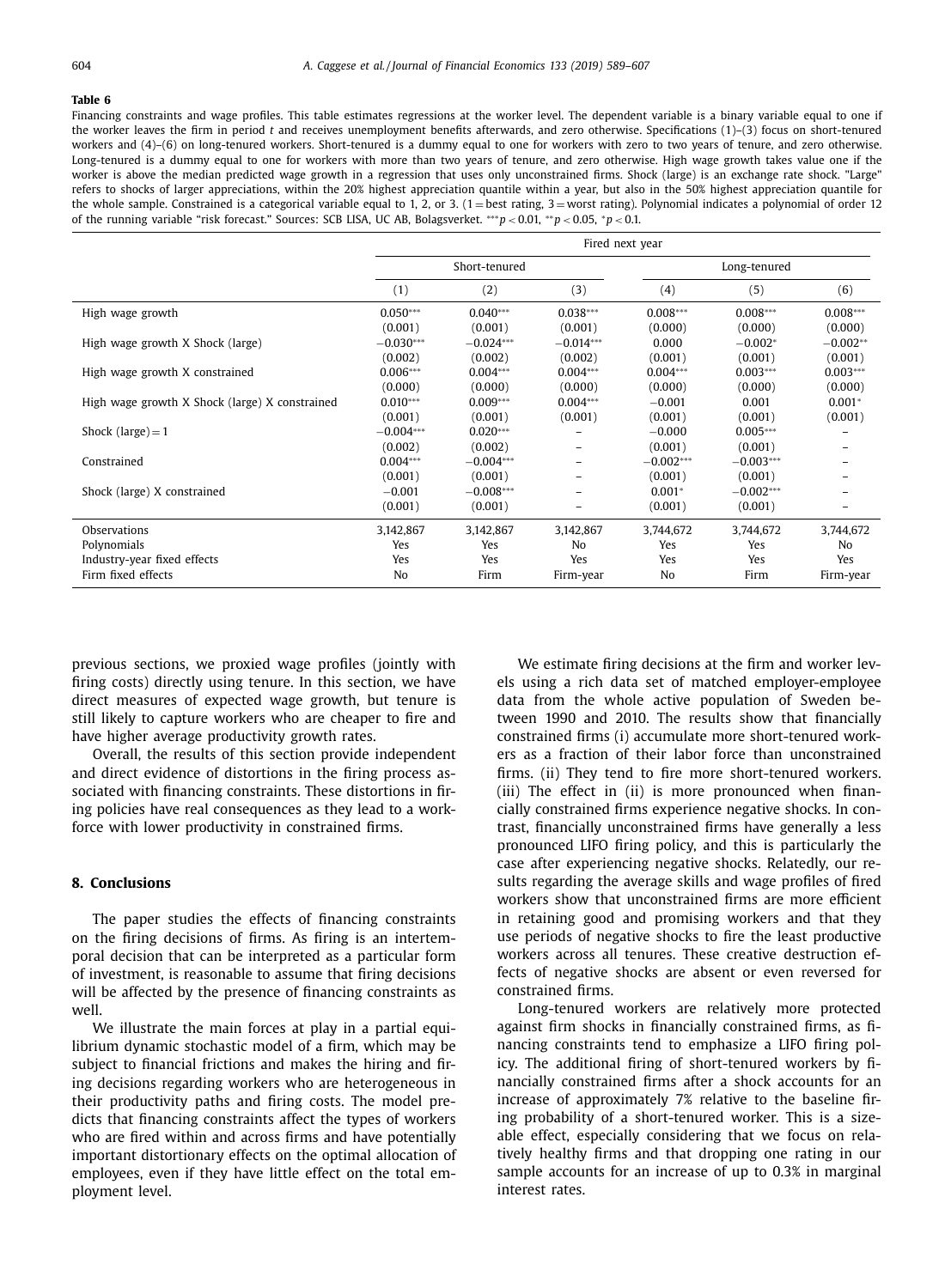<span id="page-16-0"></span>

**Fig. A1.** Firm density around rating thresholds. This figure represents the densities of firms around the 1–2 threshold (0.25% default probability) and the 2– 3 threshold (0.75% default probability). Mass points at rounded numbers correspond to the risk forecasts pre-2006 that are reported in rounded numbers. The rounding is symmetric around the discontinuity and, although these firms are likely to identify a small part of the effect, it is useful to keep them for comparability with the other specifications.

These results uncover a novel empirical fact: financial frictions distort firm firing decisions towards inefficient firing of short-tenured workers. Financing constraints increase labor duality within firms with highly protected long-tenured workers and more exposed short-tenured workers, with potentially important negative consequences for the misallocation of resources across firms, the process of human capital accumulation, and the career paths of young workers. More generally, we highlight the interaction between financial frictions and labor market frictions and the need to study them jointly. It is likely that the effects that we show using Swedish data are larger in countries with higher labor market duality (e.g., coexistence of temporary and permanent contracts with very heterogeneous firing costs) and in countries where firms face poorer access to financial markets.

#### **Appendix A**

#### *A.1. RDD specification checks*

#### **Table A1**

This table computes the mean and the median absolute inter-annual deviation of the continuous "risk forecast" variable for firms that are in a window of + 5%/−5% observations of the whole sample around the thresholds that determine the discrete ratings.

| Rating boundary                                                                             | Gold-silver | Silver-bronze |
|---------------------------------------------------------------------------------------------|-------------|---------------|
| Threshold risk forecast<br>Risk forecast, annual absolute<br>deviation on a 5% neighborhood | 0 2 4 5     | 0.745         |
| Mean                                                                                        | 0.15        | 0.43          |
| Median                                                                                      | 0.36        | O 91          |

#### *A.2. Proofs*

# **Proof of Proposition 1**

First, we compute  $\mu_{min}^0$ . From [\(2\)](#page-3-0) and [\(9\)](#page-4-0) we obtain  $\left(\frac{A}{n^{1-\beta}}\mu_{\min}^0 - w\right)\frac{1}{\Delta} + F = 0$ , where  $\Delta \underline{\text{def}}_{\frac{\Delta + r + \lambda}{1+r+\lambda}}^{\frac{\Delta + r + \lambda}{1+r+\lambda}}$ . Solving we get  $\mu_{\min}^0 = \frac{n^{1-\beta}}{A} [w - \Delta F]$ . Substituting in [\(5\)](#page-3-0) and rearrang-<br>ing:

$$
E[V^{0}(\mu^{0})] = \frac{1}{2} \left( \frac{A}{n^{1-\beta}} \phi \mu^{H} - w \right) \frac{1}{\Delta} - \frac{1}{2} F. \tag{17}
$$

Therefore an increase in financing frictions  $\lambda$  lowers  $E[V^{0}(\mu^{0})]$  because it reduces the net present value of worker's surplus (the term  $\frac{1}{\Delta}$  becomes smaller). Given the value of  $E[V^0(\mu^0)]$ , recall the value of a short-term worker [\(4\)](#page-3-0). An increase in financing frictions  $\lambda$  reduces the value of a short-tenured worker  $V^{Y}(\mu^{Y})$  both because it reduces the option value of becoming long-tenured  $E[V^O(\mu^O)]$ , and because it reduces the net present value of remaining shorttenured (the multiplier in front of the curly brakets also falls). Therefore the term  $E_t[V^Y(\mu^Y)]$  falls, and it needs to be counterbalanced by a reduction in *n* to increase the productivity of workers and reestablish the equilibrium in the free entry condition  $E_t[V^Y(\mu^Y)] - \nu = 0$ .

## **Proof of Proposition 2**

From the firing condition for young workers,  $V^Y(\mu_{min}^Y) = 0$ , we derive  $\mu_{N}^Y$  $\mu_{\min}^{\gamma}$  =  $\frac{n^{1-\beta}}{A}$  {*w* −  $\frac{(1-\delta)}{1+r+\lambda}$ *nE*[*V*<sup>O</sup>( $\mu$ <sup>O</sup>)]}. From the discussion above it follows that  $\mu_{min}^{Y}$  increases as  $\lambda$  increases. Moreover  $\mu_{\min}^0$  falls, because  $\Delta$  increases.

# **Proof of Proposition 4**

From the definitions of  $\mu_{min}^0$  and  $\mu_{min}^Y$  derived above it follows that  $\frac{\partial \mu_{min}^Y}{\partial A} = -\frac{n^{1-\beta}}{A^2} \{w - \frac{(1-\delta)}{1+r+\lambda} \eta E[V^O(\mu^O)]\}$  and  $\frac{\partial \mu_{min}^0}{\partial A} = -\frac{n^{1-\beta}}{A^2} [w - \Delta F]$ . Given that workers are uniformly distributed over productivities, [Proposition](#page-4-0) 4 is equivalent to saying that  $\frac{\partial \mu_{min}^Y}{\partial A} - \frac{\partial \mu_{min}^O}{\partial A}$  increases in λ. There-<br>fore the proof follows immediately from the fact that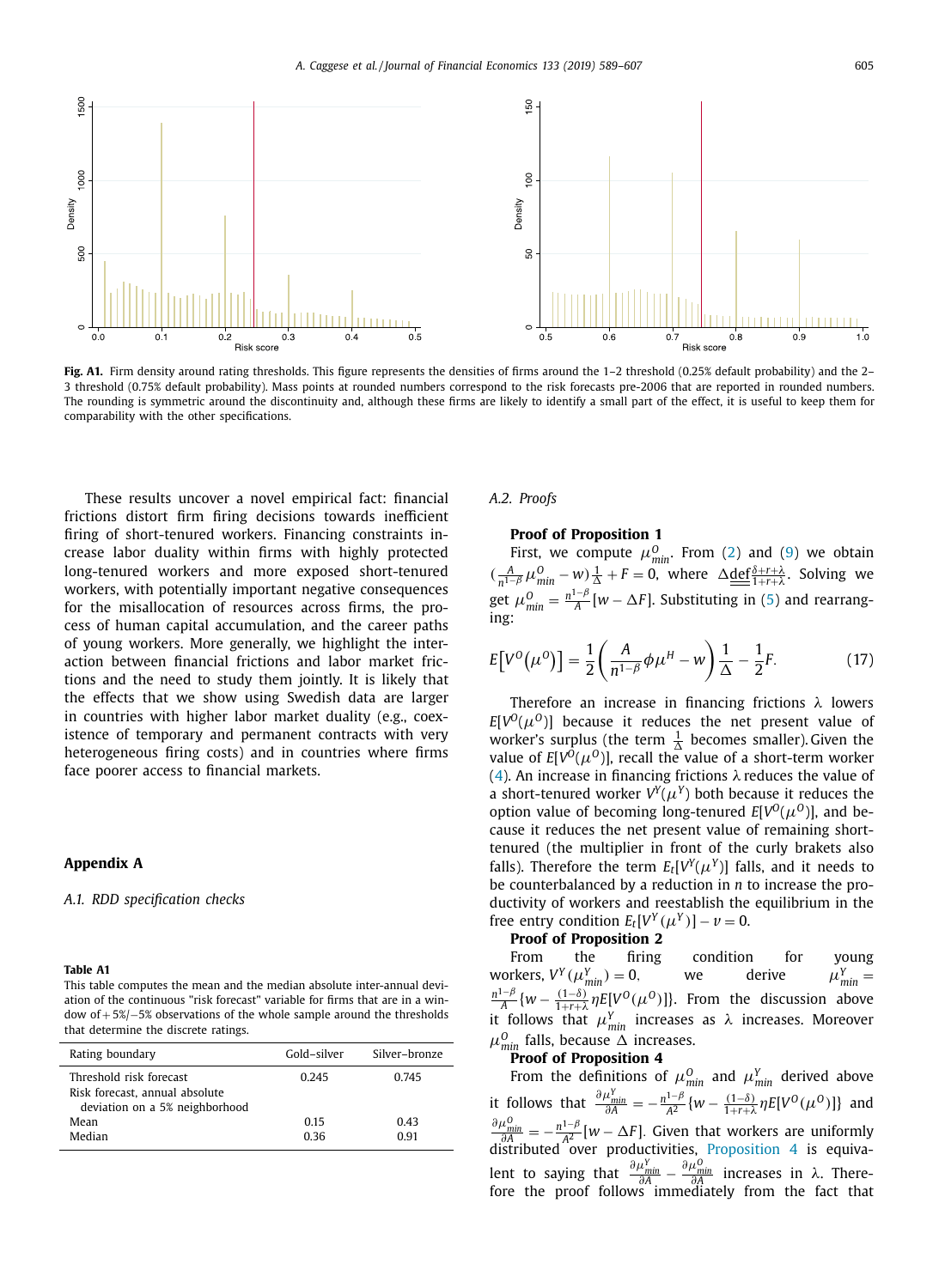# <span id="page-17-0"></span>**Table A2**

This table computes the mean and the median absolute inter-annual deviation of the continuous "risk forecast" variable for firms that are in a window of + 5%/−5% observations of the whole sample around the thresholds that determine the discrete ratings.

|             |        |            | This year's rating |               |
|-------------|--------|------------|--------------------|---------------|
|             |        | $Gold$ (%) | Silver (%)         | Bronze $(\%)$ |
| Last year's |        |            |                    |               |
| rating      | Gold   | 78         | 18                 | 4             |
|             | Silver | 28         | 54                 | 18            |
|             | Bronze | 8          | 36                 | 56            |

# **Table A3**

The dependent variable in columns 1–3 is the short-term banking debt to total assets ratio. The dependent variable in Columns 4–6 is total banking debt to total assets. The dependent variable in Columns 7–9 is the interest rate paid to credit institutions. Constrained is a categorical variable equal to 1...3 (1 = best rating, 3 = worst rating) and is used in 1, 4, and 7. Rating 1 vs. 2 is a dummy that takes the value of one if the rating is 2. It is defined for firms with a rating of 1 or 2 and used in Columns 2, 5, and 8. Rating 2 vs. 3 is a dummy that takes the value of one if the rating is 3. It is defined for firms with a rating of 2 or 3 and used in Columns 3, 6, and 9. Polynomial indicates a polynomial of order 12 of the running variable "risk forecast." All variables are constructed as %. ∗∗∗*p* < 0.01, ∗∗*p* < 0.05, <sup>∗</sup>*p* < 0.1.

| Panel A: Contemporaneous ratings                                      |                       |                                      |                                      |                                 |                                           |                                           |                      |                                           |                      |  |
|-----------------------------------------------------------------------|-----------------------|--------------------------------------|--------------------------------------|---------------------------------|-------------------------------------------|-------------------------------------------|----------------------|-------------------------------------------|----------------------|--|
|                                                                       |                       | Short-term banking debt/total assets |                                      |                                 | Total banking debt/total assets           |                                           |                      | Interest rate paid to credit institutions |                      |  |
|                                                                       | (1)                   | (2)                                  | (3)                                  | (4)                             | (5)                                       | (6)                                       | (7)                  | (8)                                       | (9)                  |  |
| Constrained                                                           | $-0.0292$<br>(0.0409) |                                      |                                      | $-0.171$<br>(0.110)             |                                           |                                           | $0.156*$<br>(0.0859) |                                           |                      |  |
| Constrained<br>1 vs. 2 & 2 vs. 3                                      |                       | $-0.0116$<br>(0.1000)                | $-0.190***$<br>(0.0710)              |                                 | $-0.417$<br>(0.272)                       | $-0.200$<br>(0.188)                       |                      | 0.0819<br>(0.228)                         | $0.298**$<br>(0.143) |  |
| Observations<br>R-squared                                             | 108,789<br>0.728      | 58,982<br>0.782                      | 84,319<br>0.747                      | 176,543<br>0.757                | 91,620<br>0.809                           | 140,453<br>0.772                          | 177,100<br>0.616     | 89,035<br>0.687                           | 142,573<br>0.643     |  |
| Year-sector FE                                                        | Yes                   | Yes                                  | Yes                                  | Yes                             | Yes                                       | Yes                                       | Yes                  | Yes                                       | Yes                  |  |
| Firm FE                                                               | Yes                   | Yes                                  | Yes                                  | Yes                             | Yes                                       | Yes                                       | Yes                  | Yes                                       | Yes                  |  |
| Polynomial                                                            | Yes                   | Yes                                  | Yes                                  | Yes                             | Yes                                       | Yes                                       | Yes                  | Yes                                       | Yes                  |  |
| Panel B: Ratings 1 year after<br>Short-term banking debt/total assets |                       |                                      | Total banking debt/total assets      |                                 | Interest rate paid to credit institutions |                                           |                      |                                           |                      |  |
|                                                                       | (1)                   | (2)                                  | (3)                                  | (4)                             | (5)                                       | (6)                                       | (7)                  | (8)                                       | (9)                  |  |
| Constrained                                                           | $-0.0301$<br>(0.0473) |                                      |                                      | $-0.0433$<br>(0.127)            |                                           |                                           | 0.0197<br>(0.0853)   |                                           |                      |  |
| Constrained                                                           |                       | 0.0108                               | $-0.108$                             |                                 | $-0.499*$                                 | $-0.0553$                                 |                      | $-0.0142$                                 | 0.0003               |  |
| 1 vs. 2 & 2 vs. 3                                                     |                       | (0.108)                              | (0.0848)                             |                                 | (0.287)                                   | (0.220)                                   |                      | (0.215)                                   | (0.149)              |  |
| Observations                                                          | 65,966                | 41,251                               | 48,284                               | 113,080                         | 67,632                                    | 85,815                                    | 113,004              | 65,235                                    | 87,300               |  |
| R-squared                                                             | 0.772                 | 0.811                                | 0.794                                | 0.787                           | 0.828                                     | 0.803                                     | 0.655                | 0.710                                     | 0.684                |  |
| Year-sector FE                                                        | Yes                   | Yes                                  | Yes                                  | Yes                             | Yes                                       | Yes                                       | Yes                  | Yes                                       | Yes                  |  |
| Firm FE                                                               | Yes                   | Yes                                  | Yes                                  | Yes                             | Yes                                       | Yes                                       | Yes                  | Yes                                       | Yes                  |  |
| Polynomial                                                            | Yes                   | Yes                                  | Yes                                  | Yes                             | Yes                                       | Yes                                       | Yes                  | Yes                                       | Yes                  |  |
| Panel C: Ratings 2 years after                                        |                       |                                      | Short-term banking debt/total assets | Total banking debt/total assets |                                           | Interest rate paid to credit institutions |                      |                                           |                      |  |
|                                                                       | (1)                   | (2)                                  | (3)                                  | (4)                             | (5)                                       | (6)                                       | (7)                  | (8)                                       | (9)                  |  |
| Constrained                                                           | 0.0455<br>(0.0577)    |                                      |                                      | 0.0108<br>(0.147)               |                                           |                                           | 0.00422<br>(0.103)   |                                           |                      |  |
| Constrained                                                           |                       | $-0.0489$                            | 0.0231                               |                                 | $-0.370$                                  | 0.184                                     |                      | 0.193                                     | $-0.186$             |  |
| 1 vs. 2 & 2 vs. 3                                                     |                       | (0.121)                              | (0.108)                              |                                 | (0.310)                                   | (0.270)                                   |                      | (0.235)                                   | (0.182)              |  |
| Observations                                                          | 46,518                | 31,234                               | 32,418                               | 83,115                          | 53,054                                    | 60,785                                    | 83,678               | 51,675                                    | 62,400               |  |
| R-squared                                                             | 0.787                 | 0.824                                | 0.813                                | 0.802                           | 0.840                                     | 0.819                                     | 0.668                | 0.724                                     | 0.700                |  |
| Year-sector FE                                                        | Yes                   | Yes                                  | Yes                                  | Yes                             | Yes                                       | Yes                                       | Yes                  | Yes                                       | Yes                  |  |
| Firm FE                                                               | Yes                   | Yes                                  | Yes                                  | Yes                             | Yes                                       | Yes                                       | Yes                  | Yes                                       | Yes                  |  |
| Polynomial                                                            | Yes                   | Yes                                  | Yes                                  | Yes                             | Yes                                       | Yes                                       | Yes                  | Yes                                       | Yes                  |  |